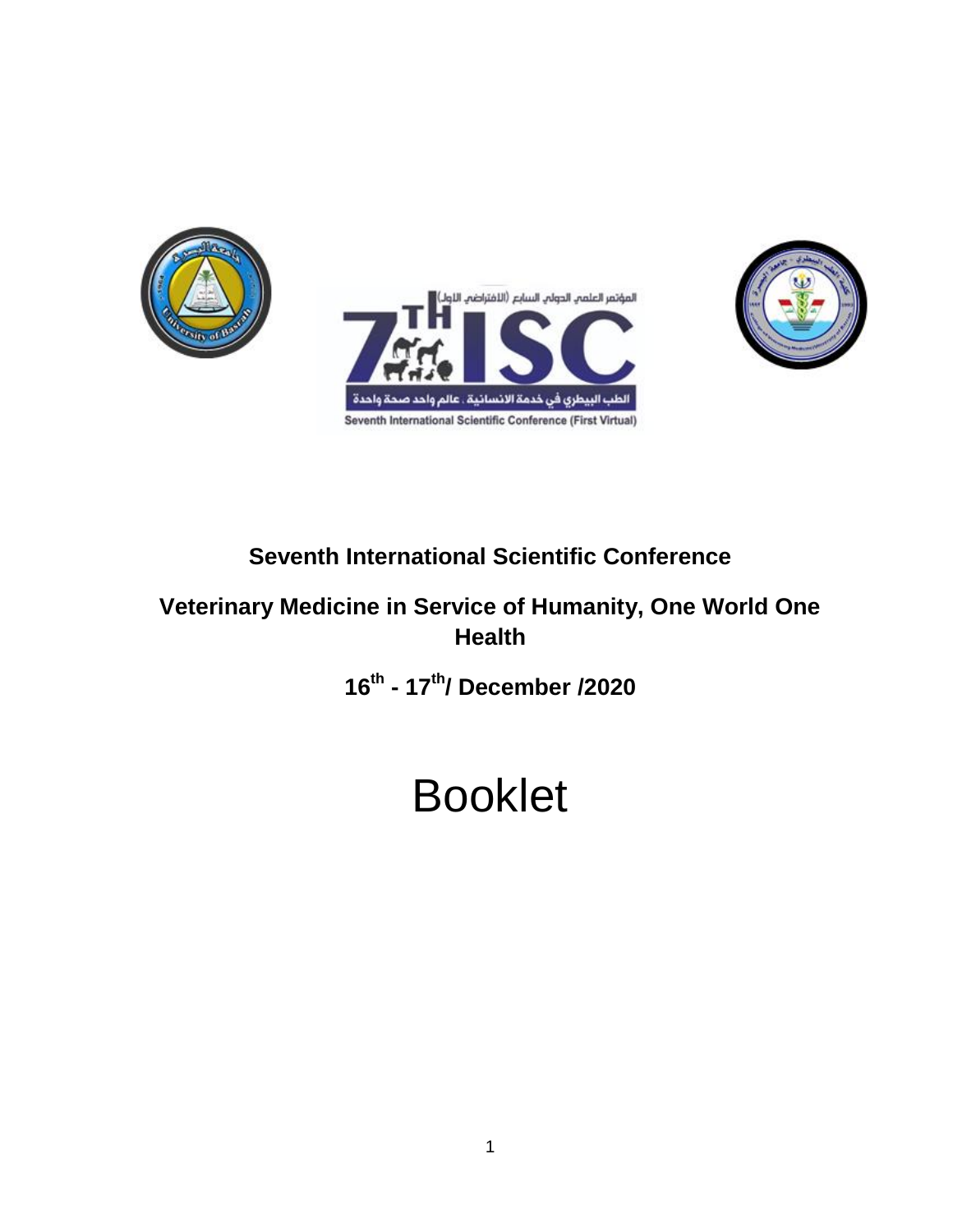# **Contents**

| 1. Effect of adding different concentrations of Coenzyme Q10 to the diet in blood                                                                                        |
|--------------------------------------------------------------------------------------------------------------------------------------------------------------------------|
| 2. Ameliorative Role of Schiff-Base Derived from Phenyl Ethyl Amine Against                                                                                              |
|                                                                                                                                                                          |
| 4. Histological and Physiological Study of Dianabol on the Thyroid gland of female                                                                                       |
| 5. Gene polymorphisim of Transforming Growth Factor Beta 1 (TGF-ß1) in Autism                                                                                            |
| 6. Antibacterial efficacy of ethanolic extract of Garlic (Allium sativum) and Sumac<br>(Rhus coriaria) and antibiotic on Salmonella typhimurium isolated from chickens 9 |
| 7. Cast Formation and Mammography Study of The Intraglandular Duct System in                                                                                             |
| 8. Effect of Sodium Fluoride on Some Physiological Parameters and<br>Histopathology in Adrenal and Thyroid Glands in Adult Male Rats 11                                  |
| 9. Embryonic and Fetal Histomorphological Differentiation of the Ocular Structures                                                                                       |
| 10. Evaluation The Sedative and Analgesic Effect for Mixture of Tramadol and                                                                                             |
| 11. Effect of Chlorella microalgae and germinated barley powder on performance,<br>some health indices, and meat hygiene parameters of common carp (Cyprinus             |
| 12. Disinfection of table eggs using lemon juice as a natural biocide  15                                                                                                |
| 13. Impact of Aqueous Extract of Rosemary on Testicular Tissue in Male Rats                                                                                              |
| 14. Assessment of The Milk Components of Iraqi Dromedary Camels 17                                                                                                       |
| 15. Effect of raw lentil seed meal in common carp Cyprinus carpio L. diets as an                                                                                         |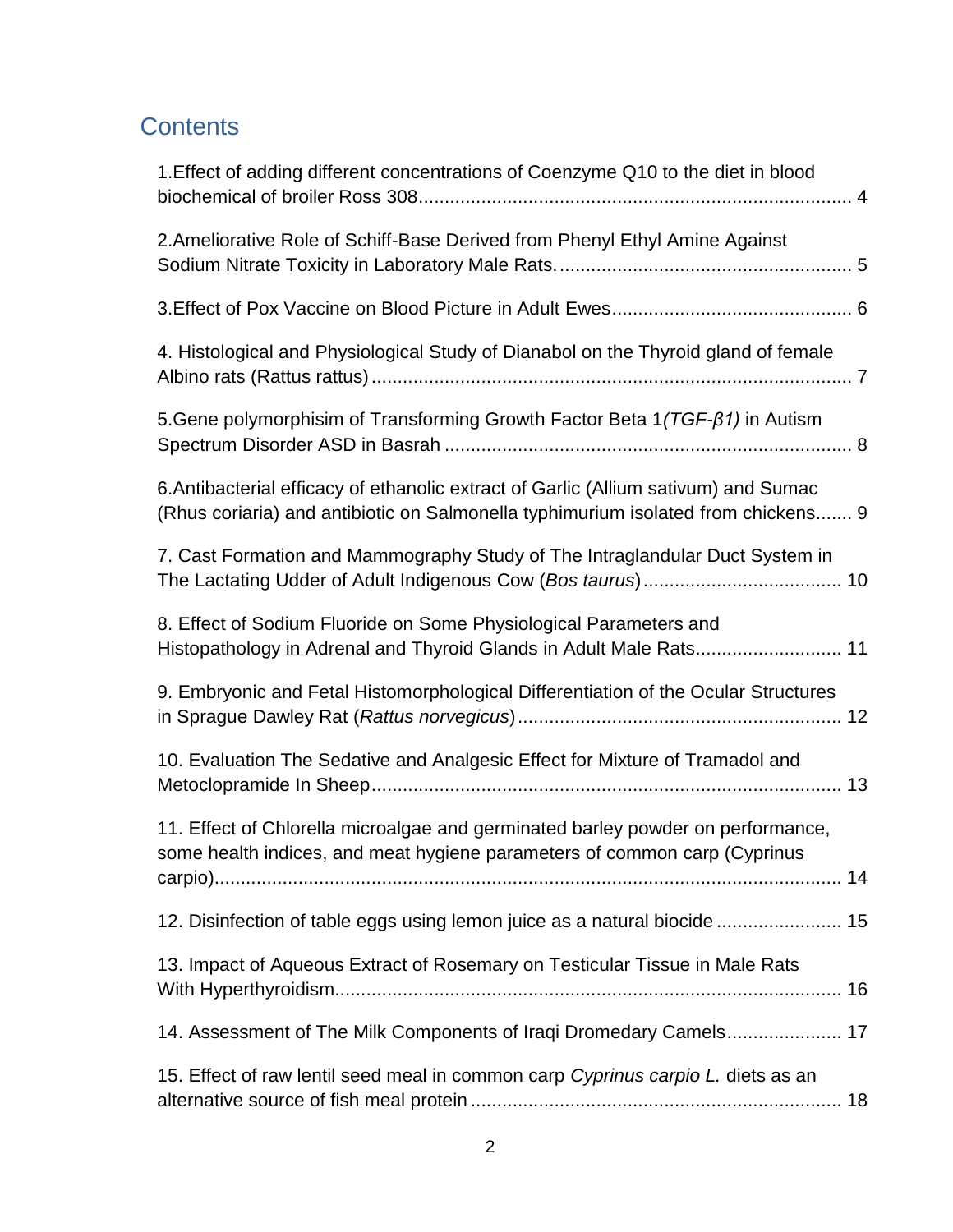<span id="page-2-0"></span>

| 16. Survey of fish diseases in Ranya (Raparin Administration)/ Sulaimaniya                                                                                 |    |
|------------------------------------------------------------------------------------------------------------------------------------------------------------|----|
| 17. Camel milk lactoferrin; as anti-viral agent against COVID-19 infections 20                                                                             |    |
| 18. Questionnaire Survey with Cattle Owners Regarding Outbreak of Lumpy Skin                                                                               |    |
| 19. Ultrasonographic Examination of Liver of Cattle in Mosul, Iraq  22                                                                                     |    |
| 20. Differential Expression of Secreted Aspartyl Protease (Sap8 And Sap10)<br>Genes And Comparative Pathogenicity Of Candida Albicans Grown In Various     |    |
| 21. Chloroquine and Hydroxychloroquine are Available Treatment Options to Fight                                                                            |    |
| 22. Assessment of immunity induced by Newcastle disease virus vaccines and                                                                                 |    |
| 23. Evaluation of Antibacterial of Zinc Oxide Nanoparticles, Aloe Vera Gel Against                                                                         |    |
|                                                                                                                                                            |    |
| 25. Molecular and Serological Identification of Newcastle Disease Virus                                                                                    |    |
| 26. Antibacterial activity of Laurus nobilus extract against Pseudomonas<br>aeruginosa isolated from wounds in sheep after false wool shearin 31           |    |
| 27. Molecular detection of Toxoplasma gondii in chicken lice (Menacanthus                                                                                  |    |
| 28. Anti-pathogenic Candida Spp Activity Determination via Lactobacillus Spp<br>Isolation and Identifications Using Conventional and Molecular Methods  33 |    |
| 29. Diagnostic Study of Hemoplasmosis in Cats in Basrah City-Iraq 34                                                                                       |    |
| 30. The Sources of Zoonotic Bacterial Diseases For Animals Farms, Its Products                                                                             | 35 |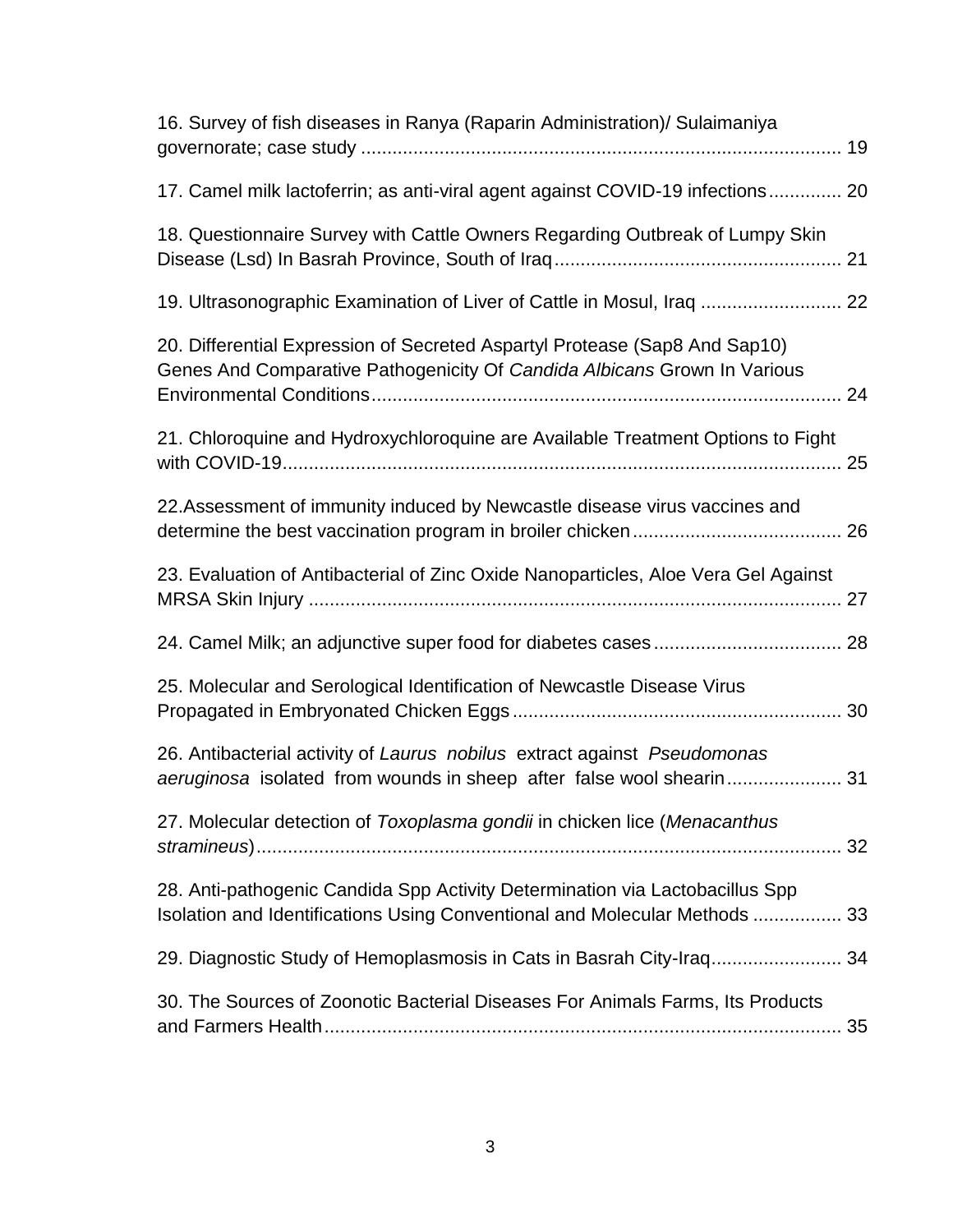# **Effect of adding different concentrations of Coenzyme Q10 to the diet in blood biochemical of broiler Ross 308**

Hassan Jasim Abbas and Nihad Abdul-Lateef Ali

Department of Animal Production, College of Agriculture, Al-Qasim Green University

#### **Abstract**

 This study was conducted at the Poultry farm / Department of Animal Production / College of Agriculture / Al-Qasim Green University during the period from 27/1/2019 to 3/3/2019, The study was aimed to the effect of adding different concentrations of Coenzyme Q10 to the diet in blood biochemical and lipid profile of broiler Ross 308. In the experiment, 180 unsexed broiler chicks (Ross), which obtained from Al-Anwar hatchery, were randomly distributed on 12 pen, with four experimental treatments, 45 birds for each treatment. Each treatment included three replicates per 15 birds. The treatments of the experiment were as follows: control treatment: control group free from any addition. The First treatment: 40 mg coenzyme Q10 / kg added to basal diet, the second treatment: 60 mg coenzyme Q10 / kg added to basal diet and the third treatment: 80 mg coenzyme Q10 /kg added to basal diet. The main results of the study are as follows: The results of the experiment showed a significant improvement (p<0.05) for the treatments addition coenzyme Q10 (Second ,third ,and fourth ) in the total protein concentration ,albumin and globulin compared to the first treatment (control), as for the concentration of the liver enzyme ALT ,recorded the Q10 treatments ( Second ,third ,and fourth) significant decrease (P≤ 0.05) in the concentration of the enzyme compared to the first treatment that recorded the highest concentration of ALT enzyme, as for the concentration of glutathione peroxidase ,the third and fourth treatments showed significant improvement (P≤ 0.05) in the concentration of the enzyme compared to the first treatment (control).Treatments coenzyme Q10 Showed a significant decrease (P≤ 0.05) in the concentration of cholesterol and triglycerides as well as low – density lipoproteins and highest in the level of high –density lipoproteins in the serum of birds compared to the first treatment (control). Treatments recorded Q10 also a significant decrease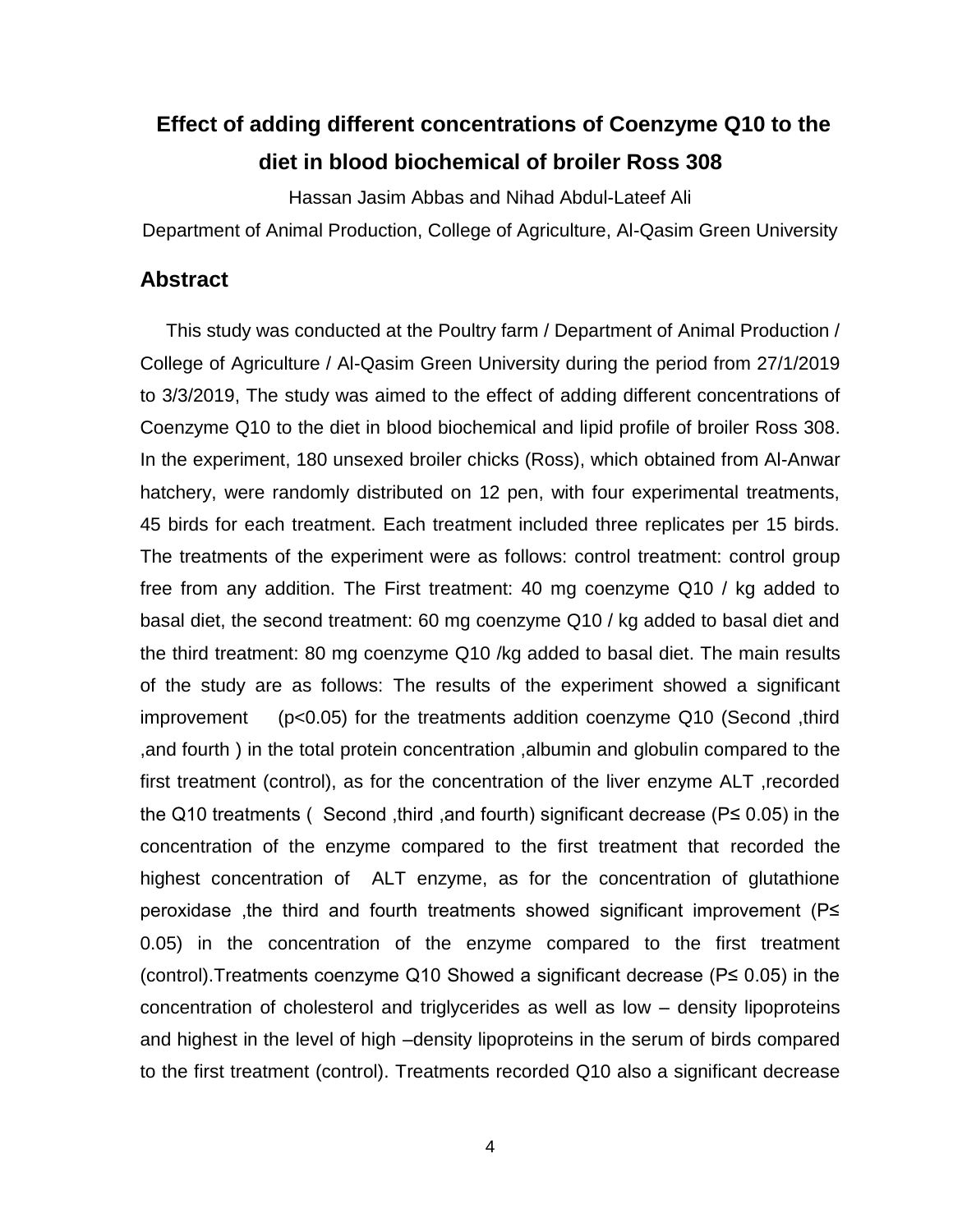(P≤ 0.05) in the level of malondialdehyde (MDA) compared to the first treatment (control).

# <span id="page-4-0"></span>**2. Ameliorative Role of Schiff-Base Derived from Phenyl Ethyl Amine Against Sodium Nitrate Toxicity in Laboratory Male Rats.**

Ibtihal Hassan Hatim, Rashad Fadhil Ghadhban and Wasfi Aboud Al-Masoudi

Department of Physiology, Pharmacology and Chemistry, College of Veterinary Medicine, University of Basrah

#### **Abstract**

This study was designed to evaluate the biological activity of Schiff base derived from phenyl ethyl amine produced novel compound used in this experiment. Material and Methods:- Thirty adult male rats age (10-14) weeks (150-200) gm weights were included and separate randomly into 5 groups (6 rats / group) and treated for 21 days intra-peritoneal (I.P) as follows:- Group 1 (control): 0.5ml/day of DMSO daily , Group 2: 18mg/kg of NaNO<sub>2</sub>, daily , Group 3 94 mg/kg of phenyl ethyl amine daily ,Group 4 18 mg/kg of  $NaNO<sub>2</sub>$ , then after one hour 0.5ml/day from 66.8mg/kg of synthesis compound daily , Group 5: 0.5ml/day from 66.8mg/kg of synthesized compound.

Results: - according to finding Results there was significant ameliorative effects of Schiff base against sodium nitrate toxicity in several physiological parameters as (R.B.C. count, Hb. concentration, PCV., W.B.C. count MID%, TSH, T3 and T4 levels) which the result showed there were significant decreased in this parameters in group 5 where administrate sodium nitrate and after one-hour novel compound in compared with group 2 sodium nitrate alone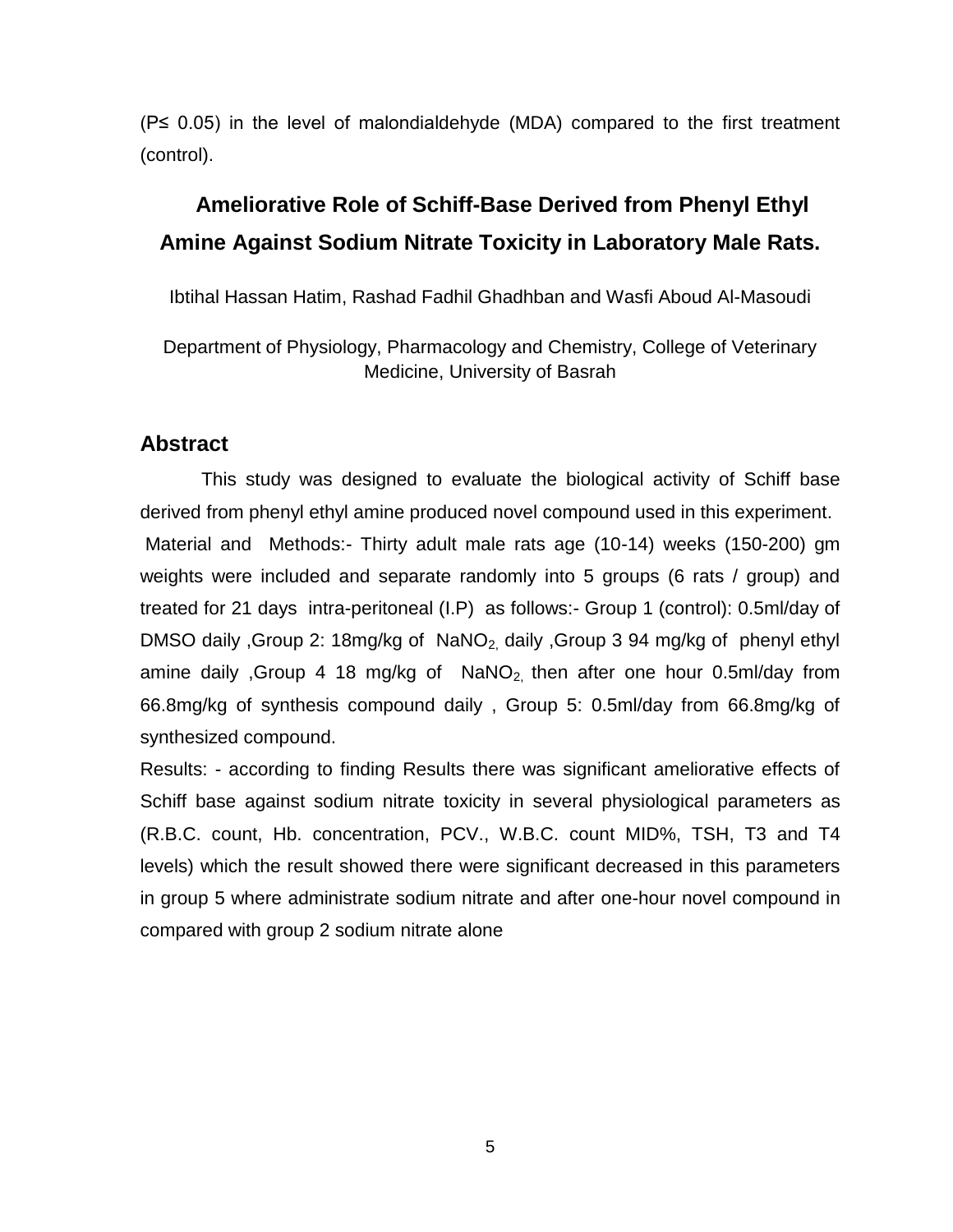#### <span id="page-5-0"></span>**3. Effect of Pox Vaccine on Blood Picture in Adult Ewes**

Ibraheem Ahmad Noah and Suha A. Rasheed

Department of physiology, Biochemistry and Pharmacology, College of Veterinary Medicine, Mosul University.

#### **Abstract**

Sheep pox is an enzootic disease in Iraq and the regional countries. A huge amount of money either spent on vaccines or lost due to the morbidities every year. For unknown reason, sometimes vaccination is not efficient enough to provide the required protection. We conducted this study to investigate the effect of the most popular pox vaccine on some physiological parameters, which may reflect any adverse effect on the body. We used twelve adult ewes, divided into two groups (6/each); the first group is the control, injected with normal saline (0.9% NaCl) intradermally, whereas the vaccine was injected similarly in the animals of the other group. Blood samples were obtained weekly before and after the treatment onset. Results revealed that there are changes in blood count parameters, starting from the vaccination time (the second week). Interestingly, RBC count was decreased just after the vaccination, whereas, a significant ( $p \le 0.05$ ) decreased in the WBC was also observed, with consequent significant changes in the differential leukocytes count (DLC), These changes were accompanied with signs of re-elevation after two weeks of vaccination. In conclusion, there are unexpected changes in the RBC count result from pox vaccination. Furthermore, the developing of immunity starts with a decrease in the WBCs, which needs more than two weeks to restore the normal value.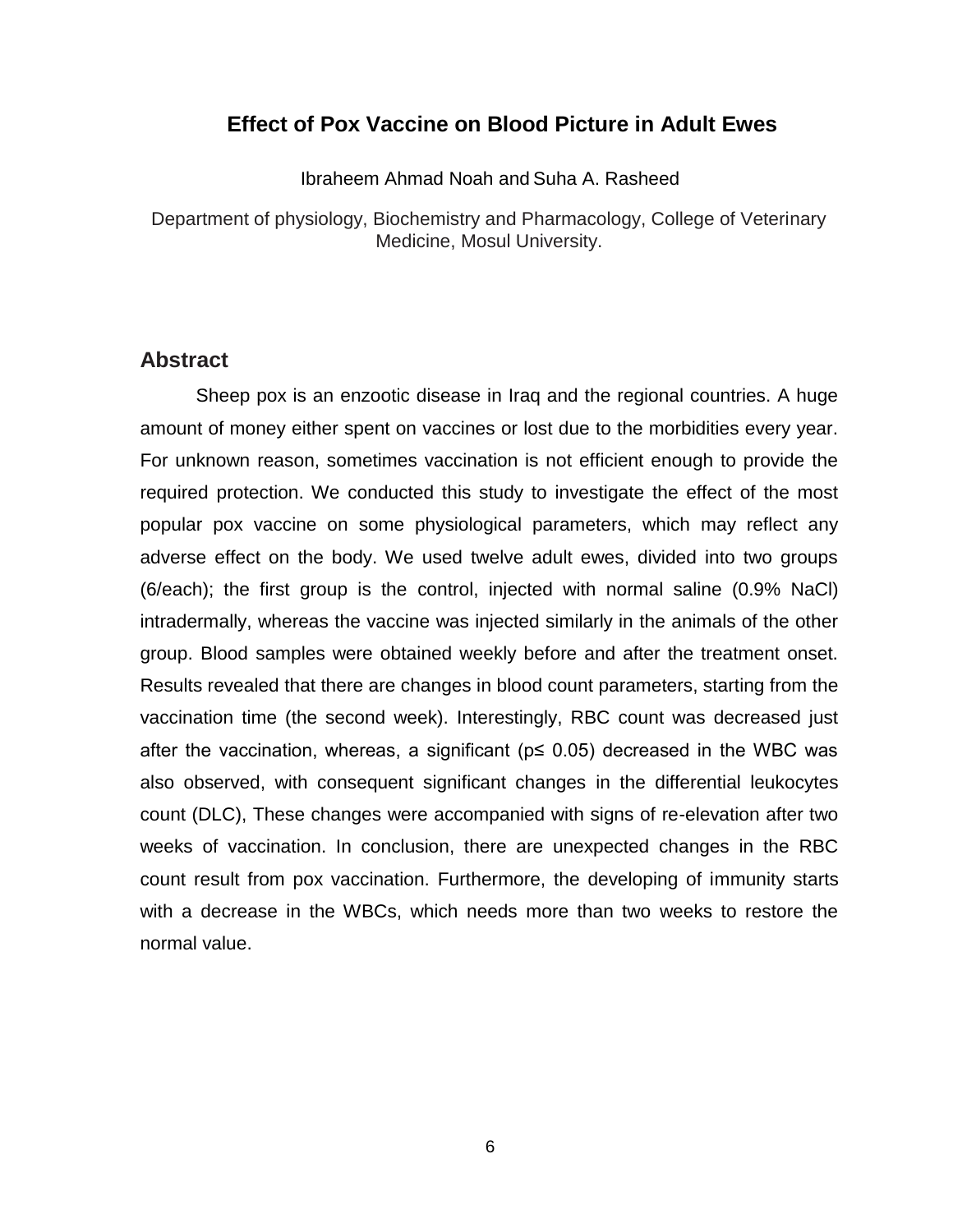# <span id="page-6-0"></span>**4. Histological and Physiological Study of Dianabol on the Thyroid gland of female Albino rats (Rattus rattus)**

Ekhlas Abid Hamza, Salim Salih Ali, Lubab Aqeel Jafer and Isam Mohamed Jaber

Al-Qasim Green University/ College of Veterinary Medicine / Iraq

#### **Abstract**

 The random uses of androgenic anabolic steroids such as dianabol especially among young people and adolescent could have harmful effects on health. The aim of this study is to investigate the possible harmful effects of oral administration of dianabol on the histology and hormones levels of the thyroid gland in female rats. The study was carried out in the animal house (College of veterinary Medicine / University of Al-Qasim Green. Twenty-four female rats (*Rattus rattus*) were divided into 4 groups, three groups were given dianabol orally at the concentrations of (0.05, 0.1, 0.2) mg/kg respectively on daily basis for six weeks, and the fourth group, served as a control group, was injected by (0.9%Nacl). Thyroxine (T4), triiodothyronine(T3) and thyroid stimulating hormone (TSH) were estimated.)، Histological study included the histopathological changes in thyroid gland tissue.

The results showed a significant increase ( $p < 0.05$ ) in the levels of TSH, T4, and T3 compared with the control group .This study also showed changes in the thyroid tissue that included hyperplasia of thyroid follicles, colloid material in most follicles, little or no increase in the size of follicles which suggest that increased dose of dianabol leads to pathological (Physiological and histological) changes noticeable in most of the studied criteria.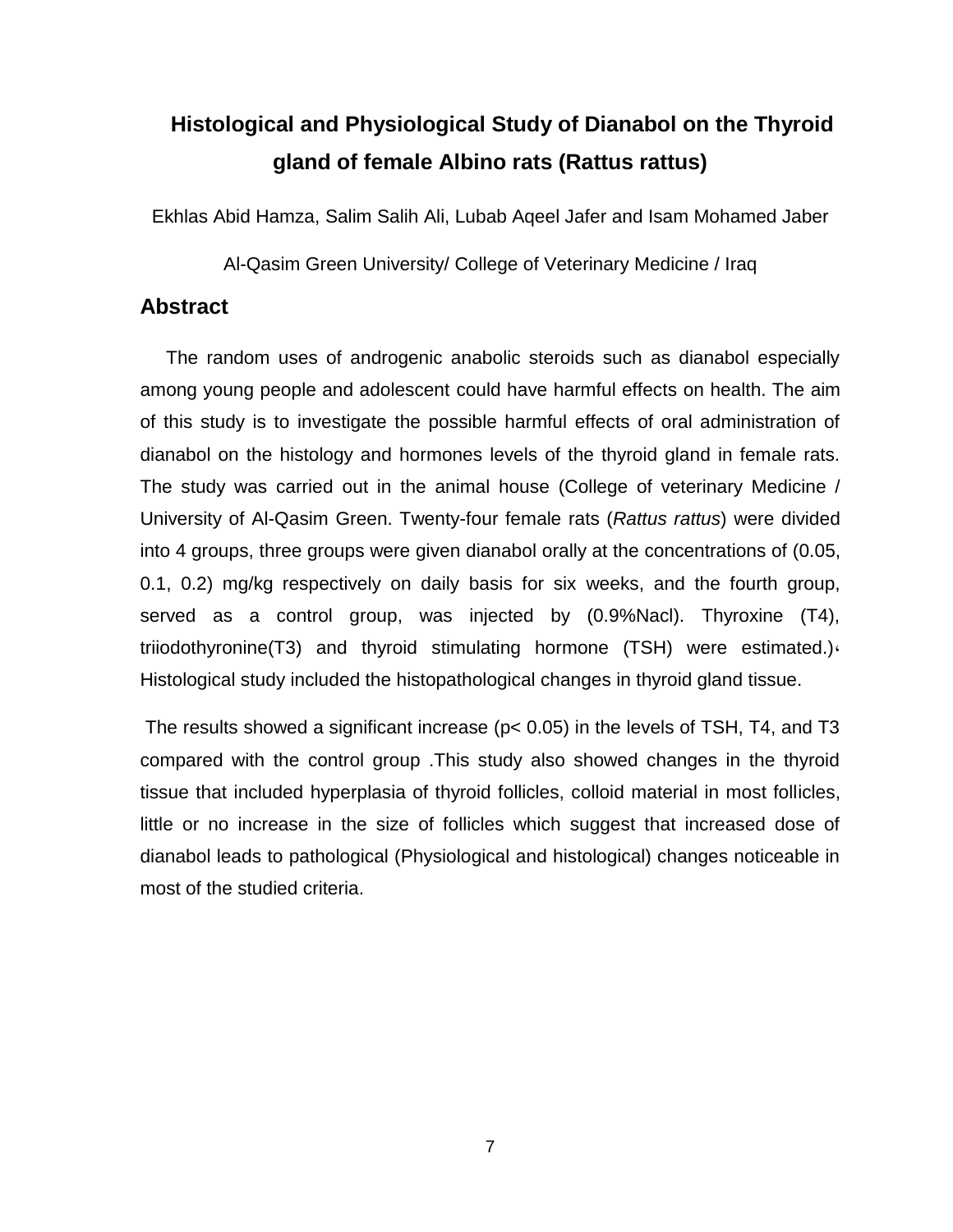# <span id="page-7-0"></span>**5.Gene polymorphisim of Transforming Growth Factor Beta 1***(TGFβ1)* **in Autism Spectrum Disorder ASD in Basrah**

Khulood Abdulrazaq Kaleel and Wijdan Nazar Ibraheim

Microbiology Department, College of Medicine, University of Basrah, Basrah, Iraq

#### **Abstract**

Transforming growth factor-β1 (TGF-β1) is an important immune regulator critical for immune homeostasis. Accumulating evidence suggests that TGF-β1 has a crucial regulatory role in CNS development and potential implications for neurogenesis in a variety of TGF-β1-related CNS diseases: so the aim of the study to investigate the association of the *TGFβ-1* gene polymorphism with its plasma protein plasma level (TGFB-1) in ASD patients.

It's a case – control study a total of 94 patients with ASD, their age ranging from 2 to 13 years and 100 apparently healthy children were used as a control which were matched by age and sex. TGFβ-1 levels were measured by ELISA and *TGFβ1*(Codon 10 + 869 C/T) and *TGF-β1*(Codon 25: +915\*G/C) Gene Polymorphism were detected by specific sets of primers.

 The mean value of TGF-β1 was significantly low in the autistic group (95.91pg / mm) as compare with the control one (117.08 pg / mm) *TGF-β1(Codon 10: +869\*T/C)* gene polymorphism showed heterogeneous results between autistic group and control group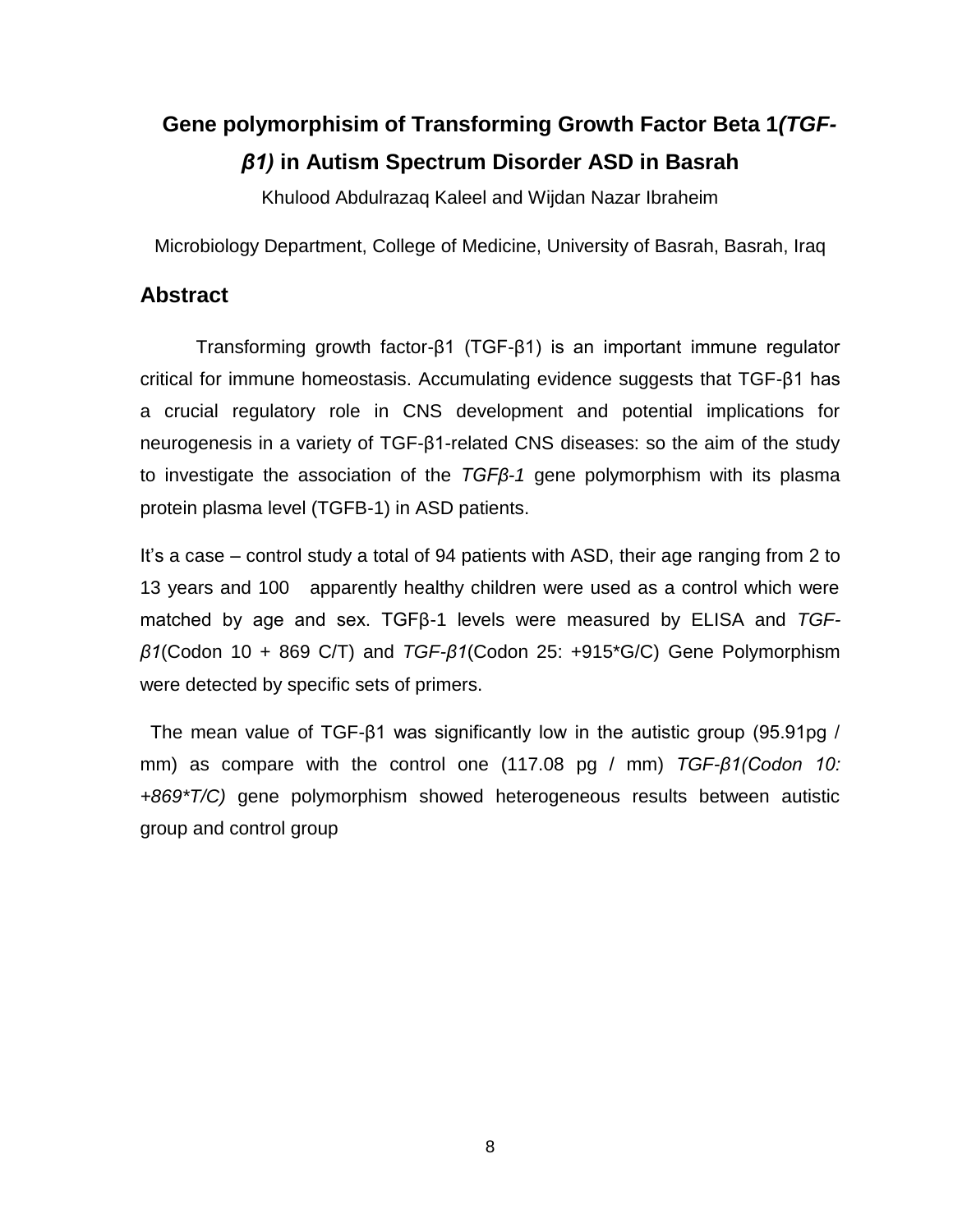# <span id="page-8-0"></span>**6. Antibacterial efficacy of ethanolic extract of Garlic (Allium sativum) and Sumac (Rhus coriaria) and antibiotic on Salmonella typhimurium isolated from chickens**

Mahasen A.Khudair Jenan Nadhim Sadeq and Zahira A. AL-Zuhairi

Department of pathology and Poultry Diseases Coll. of Vet. Med. / Al-Qadisiyiah Department of Microbiology and parasitology Coll. of Vet. Med. / Al- Qadisiyiah Department of Public Health Coll. of Vet. Med. / University of Al-Qadisiyiah

#### **Abstract**

Background and aim: Antibacterial drug resistance is an increasingly worldwide occurred health problem presented by bacterial-originated defectiveness to the work of a wide-range of antibacterial drugs. Uncovering the antibacterial effects of ethanolic extract of garlic (Allium sativum) (Glc) and sumac (Rhus coriaria) (Smc) on Salmonella typhimurium isolated from chickens was the main goal of the present study. Fifty samples of intestinal contents of chickens were collected randomly from various farms located in Al-Diwaniyah province,All specimens inoculated into on macconky agar, Salmonella-Shigella agar at 37c for 24-48-hr, also examined on XLD agar and Salmonella CHROME agar Allium sativum( Glc) or Rhus coriaria (Smc )extract, at different concentrations, or antibacterial drugs (control), 10mcg ciprofloxacin (Cip), 30mcg amoxicillin/clavulanic acid (Amc), 10mcg neomycin (N), were employed to test their antibacterial activities (AAs) against S. typhimurium using agar-gel diffusion tests, The experiment included an investigation about of one isolates from origin 6 isolates of S. typhimurium , 6 out of the 50 chicken samples (12%) were culture positive for salmonella typhimurium , Significant (p˂0.05) increases in the AAs against 2 S. typhimurium were shown by Glc or Smc extracts when compared to those from the antibiotics. Moreover, these AA increases were revealed to be incremented as the concentrations of those extracts were elevated. No significant (p˃0.05) differences were demonstrated between the Aas of both extracts. In addition, Cip, Amc, and N showed AAs against S. typhimurium;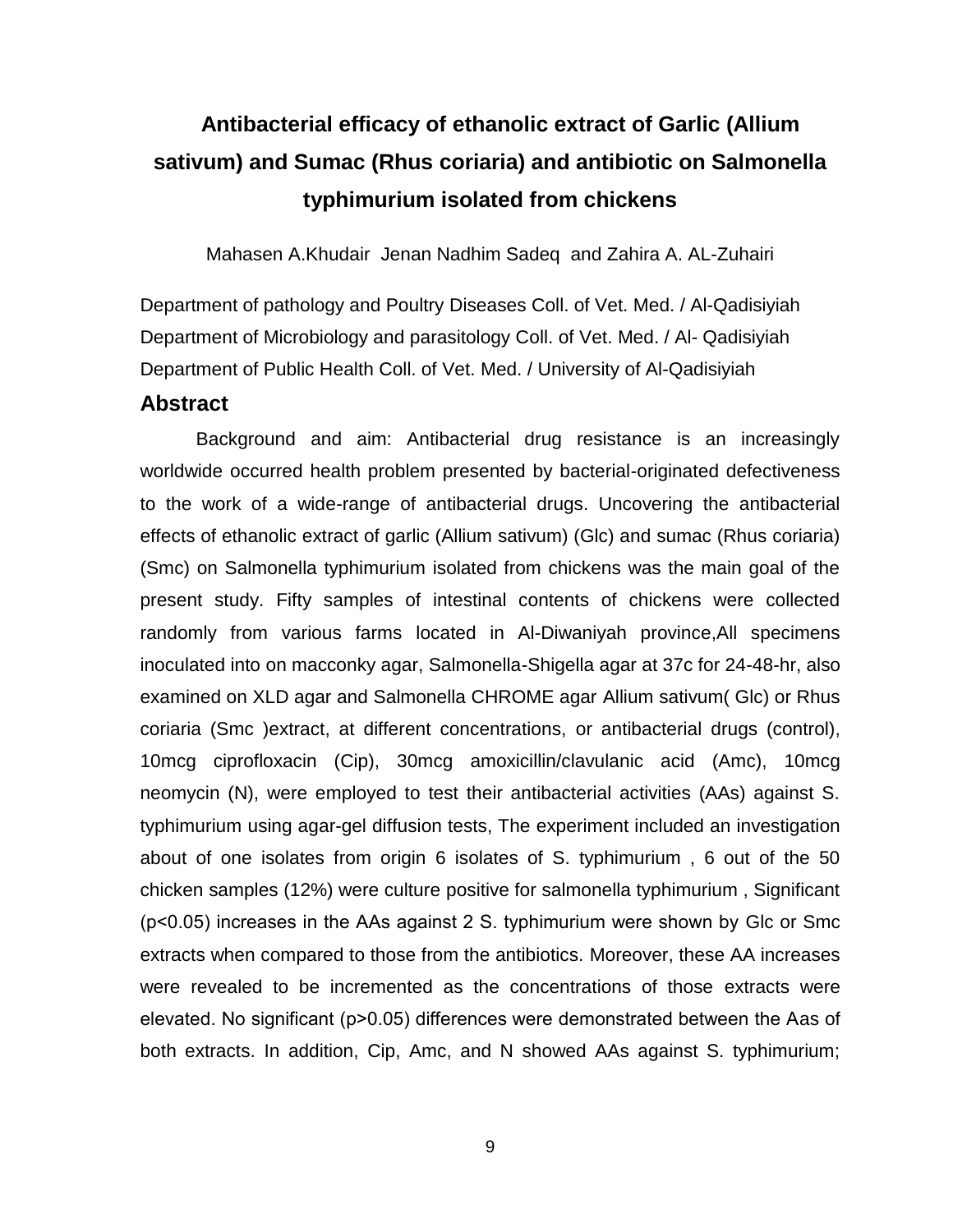however, Cip revealed the strongest AAs followed by Amc. Conclusion: The data show strong AAs of the Glc or Smc against S. typhimurium.

# <span id="page-9-0"></span>**7. Cast Formation and Mammography Study of the Intraglandular Duct System in The Lactating Udder of Adult Indigenous Cow (***Bos taurus***)**

Salah, H. Almaliki and Mahdi, A. Atyia

Department of Anatomy, College of Veterinary Medicine, University of Baghdad, Iraq

#### **Abstract**

The purpose of this study was to describe some characteristic features of the intraglandular duct system in the lactating udder of adult indigenous cow by cast forming and radiography study. Ten udders of local breed cows (5 for resin cast formation and 5 for radiological study), clinically appeared healthy and aged (2-5) years were obtained from Al- shoala slaughter-house in Baghdad city. Our study primed to describe and investigate of the intraglandular duct system of the local cow breed. The present finding was showed that the duct system was a network of unequal sizes tubules which was begins with the small intralobular ducts then interlobular duct empty into a collecting duct which drain the milk into the lactiferous sinus by a several of lactiferous duct, the lactiferous sinus forms a common cavity for each quarter of the udder which drain into the teat sinus and then teat canal.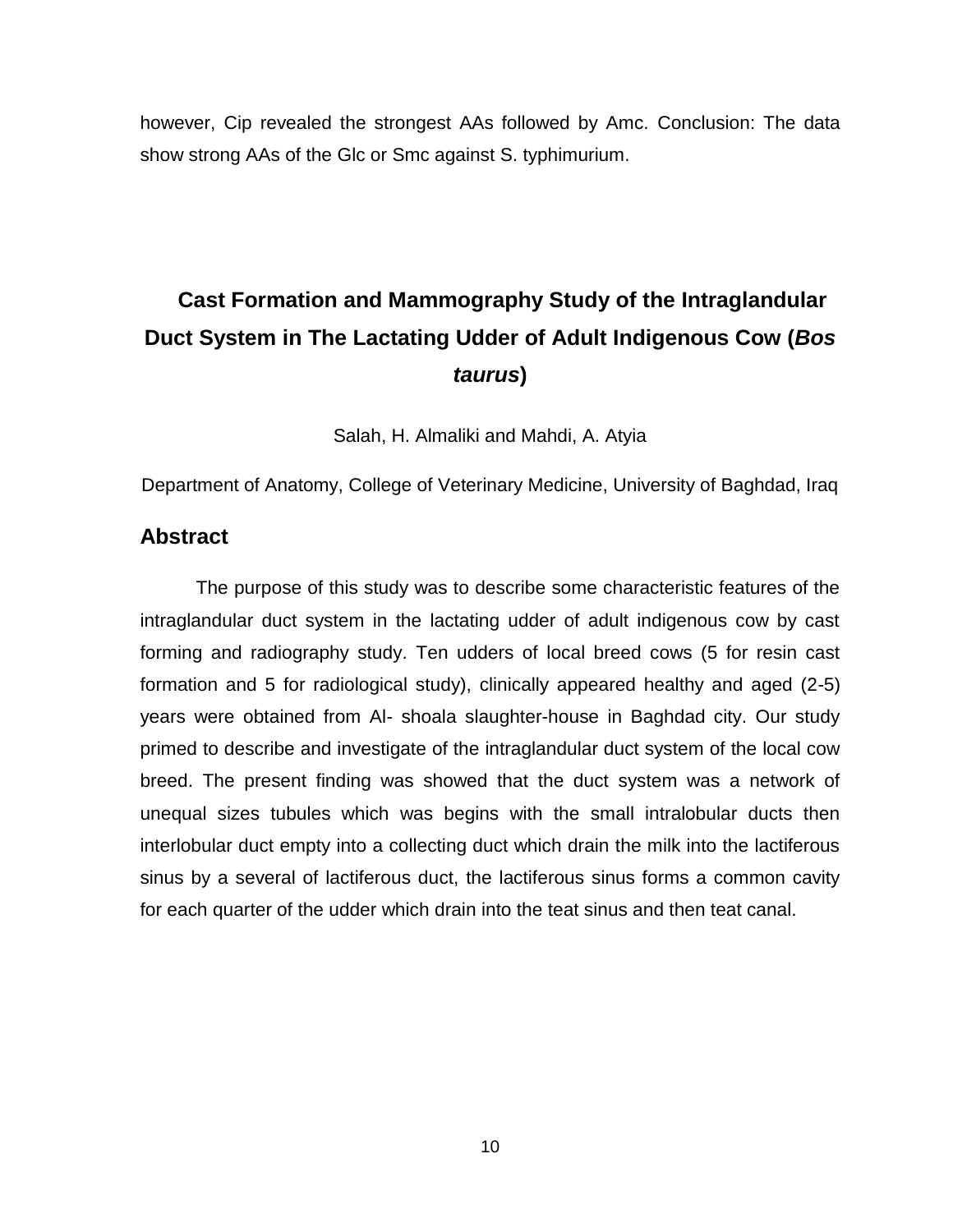# <span id="page-10-0"></span>**8. Effect of Sodium Fluoride on Some Physiological Parameters and Histopathology in Adrenal and Thyroid Glands in Adult Male Rats**

Marwa Adel Hameed<sup>1</sup>, Bader Khatlaan Hameed<sup>1</sup>, Khalid Ahmed Hadi<sup>2</sup>, Enaam Anad Gabori<sup>3</sup>, Ahmed Abdalaali Aziz<sup>4</sup>, Wassan Sarhan Obid<sup>2</sup> and Dakheel Hussein Hadree<sup>2</sup>

1 Dept. of Anatomy and Histology,Vet. Medicine faculty, Tikrit University, Tikrit, Iraq 2 Dept. of physiology, pharmacology and biochemistry, Vet. Medicine faculty, Tikrit University, Tikrit, Iraq

3 Dept. of Medical laboratory technique, Al-noor University college, Mosul, Iraq. 4 Dept. of physiology, pharmacology and biochemistry, Vet. Medicine faculty, Kirkuk University, Kirkuk, Iraq

#### **Abstract**

This study was carried out to investigate the harmful effect of water fluoridation on both (thyroid and adrenal gland) in adult male rats its weight about (400-300gm) exposed to sodium fluoride(NaF) in the drinking water. We are used in this study  $(Y \cdot)$  adult male rats (albino) were distributed randomly and divided into two equal groups (15 animals per group) . The first group was given normal water and considered as a control group (control group), while the second group were given drinking water with 100 ppm of sodium fluoride(NaF) (treated group). this study carried out in the animal house in the college of Vet. Med.\ Tikrit University. blood was drawn through the eye pupil for periods (0,30,60 days) in order to measure the following parameters: Measurement of Glutathione(GSH) concentration, total cholesterol and blood glucose concentration. In addition, taking tissue sections of the thyroid and adrenal glands. The results of this study showed that exposure of animals to sodium fluoride at a concentration of 100 ppm in drinking water for (60) days cause adrenal and thyroid gland dysfunction, represented by a significant decrease in the level of glutathione in blood serum on days 30 and 60 of the experiment and a significant increase in total cholesterol and blood glucose concentrations.The results of the histological examination of the thyroid gland of the treated group showed hyperplasia of the epithelial cell layer lining the acini vesicles,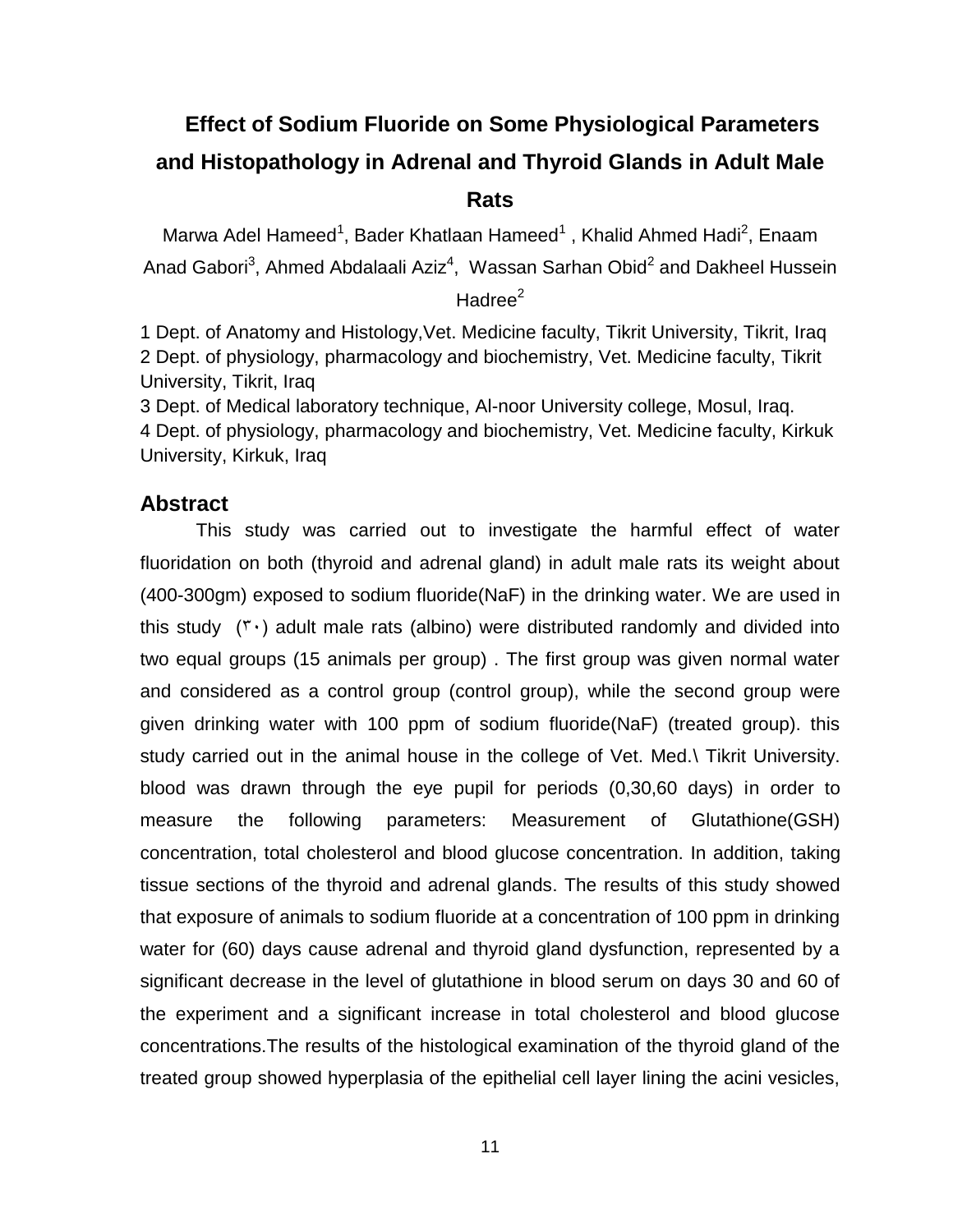and severe lipid changes were seen in the function of Reticularis in the histological sections of the thyroids gland of the same group animals. The results of this study confirmed the harmful effect of sodium fluoride(NaF) on thyroid and adrenal functions in addition to its effect on some biochemical parameters that are indicative of the occurrence of harmful effects of some chemical compounds.

# <span id="page-11-0"></span>**9. Embryonic and Fetal Histomorphological Differentiation of the Ocular Structures in Sprague Dawley Rat (***Rattus norvegicus***)**

Masarat S.Al mayahi, Azhar Saleem Khalaf and F.J.Al-Saffar

#### Department of Anatomy, Histology & Embryology, Faculty of Veterinary Medicine, Baghdad University, Baghdad, Iraq

#### **Abstract**

Histological sections of the embryos and fetuses of the Sprague Dawley rats were used to study the ocular developmental stages. Microscopic examination indicated that the primordial tissue related to the eye is found in the head fold region as an optic pit, then form the optic vesicle. The latter is invaginated upon itself to form the optic cup. The lens vesicle, which had separated from the ectoderm, was distinctly visible. Hence, lens capsule and fibers were evident. The front lens of the eye is derived from the superficial ectoderm and from the cornea. The optic vesicle is destined to form the retina. The mesenchymal cells found between the margins of the cup and the lens is involved in the formation of the vitreous body. In conclusion, the organogenesis of the ocular tissues in studied rats becomes evident when the optic cup and invaginated lens placode were begun to be formed which can be morphologically identified on the  $12<sup>th</sup>$  embryonic day. The current information about the embryonic and fetal development of the rat's eye gives more concepts for subsequent morphological and physiological works or experiments.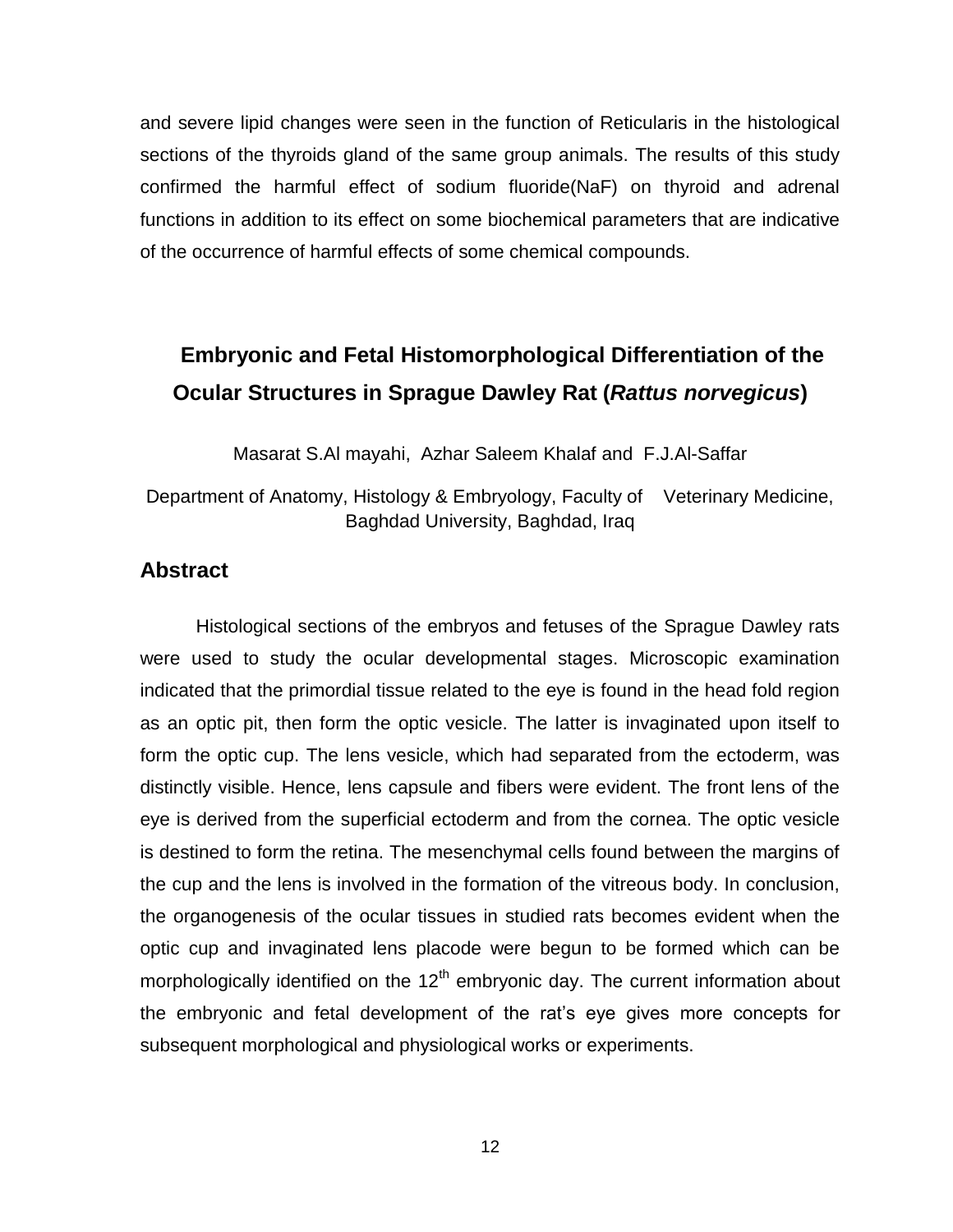# <span id="page-12-0"></span>**10. Evaluation The Sedative and Analgesic Effect for Mixture of Tramadol and Metoclopramide In Sheep**

Manahel Allawi Aljbori

Department of Physiology, Biochemistry and Pharmacology, Collage of Veterinary Medicine, University of Mosul.

#### **Abstract**

The aim of study was to explore the analgesic and sedative effects of tramadol and metoclopramide co-administration in sheep. Injection of tramadol intramuscular at 5mg/kg body weight in sheep produced deep sedation, recompense and analgesia in comparison with dose of 2.5mg/kg body weight which produced only mild sedation and failed as analgesic dose. Intramuscular injection of metoclopramide at 20mg/kg body weight in sheep produced deep sedation, recompense and analgesia in comparisons with dose of 10 mg/kg which produced only sedation and failed as analgesic dose. Intramuscular injection of metoclopramide at dose 20mg/kg or tramadol at 5mg/kg body weight in sheep each alone were produced deep sedation, recumbence and analgesia while metoclopramide at 10mg/kg body weight or tramadol at 2.5mg/kg body weight produced only mild sedation and each dose felid to produced analgesia in sheep. Concomitant administration of tramadol at dose 2.5mg/kg body weight to sheep and metoclopramide at dose 10mg/kg body weight intramuscular as sedatives not analgesia dose produced a significant increase in sedation score and produced deep sedation with recompense as well as good analgesia in comparison with control group and group of tramadol or metoclopramide alone.

13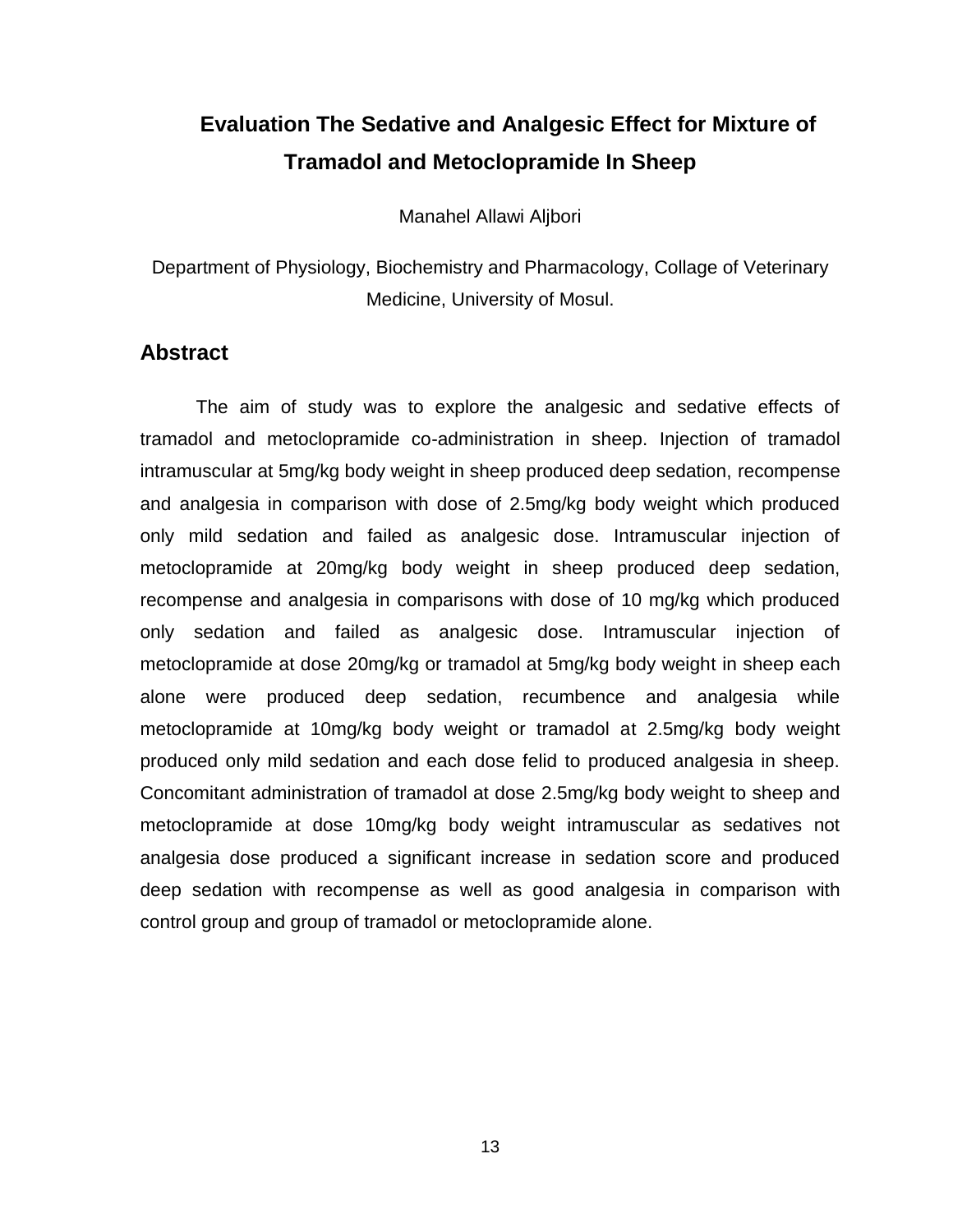# <span id="page-13-0"></span>**11. Effect of Chlorella microalgae and germinated barley powder on performance, some health indices, and meat hygiene parameters of common carp (Cyprinus carpio)**

Nasreen Mohialddin Abdulrahman,<sup>1</sup> Havan Dwud Sleman,<sup>1</sup> Derin Omer Muhammed Ramzi<sup>1</sup> and Hevar Araz Hama-Salih<sup>2</sup>

1 College of veterinary medicine, University of Sulaimani, Sulaimaniya, Iraq.

2 Municipality of sulaimani, directorate of gardeners, Sulaimaniya, Iraq.

#### **Abstract**

This experiment was done to assess the effect of Chlorella, as a source of protein, and germinated barley powder, as a source of natural prebiotic, on the performance of common carp. The experiment was conducted by using one-way ANOVA (analysis of variance) with a completely randomized design (CRD). Higher significantly in T2 with 5% Chlorella and T5 (20% germinated barley). FCR recorded significant differences among treatment as compared to T5 (20% germinated barley), and the opposite was observed in FER. T5 with 20% germinated barley was differing significantly in each of the spleen somatic and kidney somatic indices. Adding germinated barley leads to enhanced intestine weight index in T4 and T5. The parameters were hepatosomatic and gill somatic indices, condition factor, fish weight without viscera, fish weight without viscera and head, lipids, ash and moisture, organoleptic evaluation of mean juiciness, flavor, color, and complete acceptance. We conclude that the use of Chlorella and germinated barley potentially enhances the growth performance and fish meat quality. We recommend using both plants in earthen ponds to rely on using natural products in fish feeding.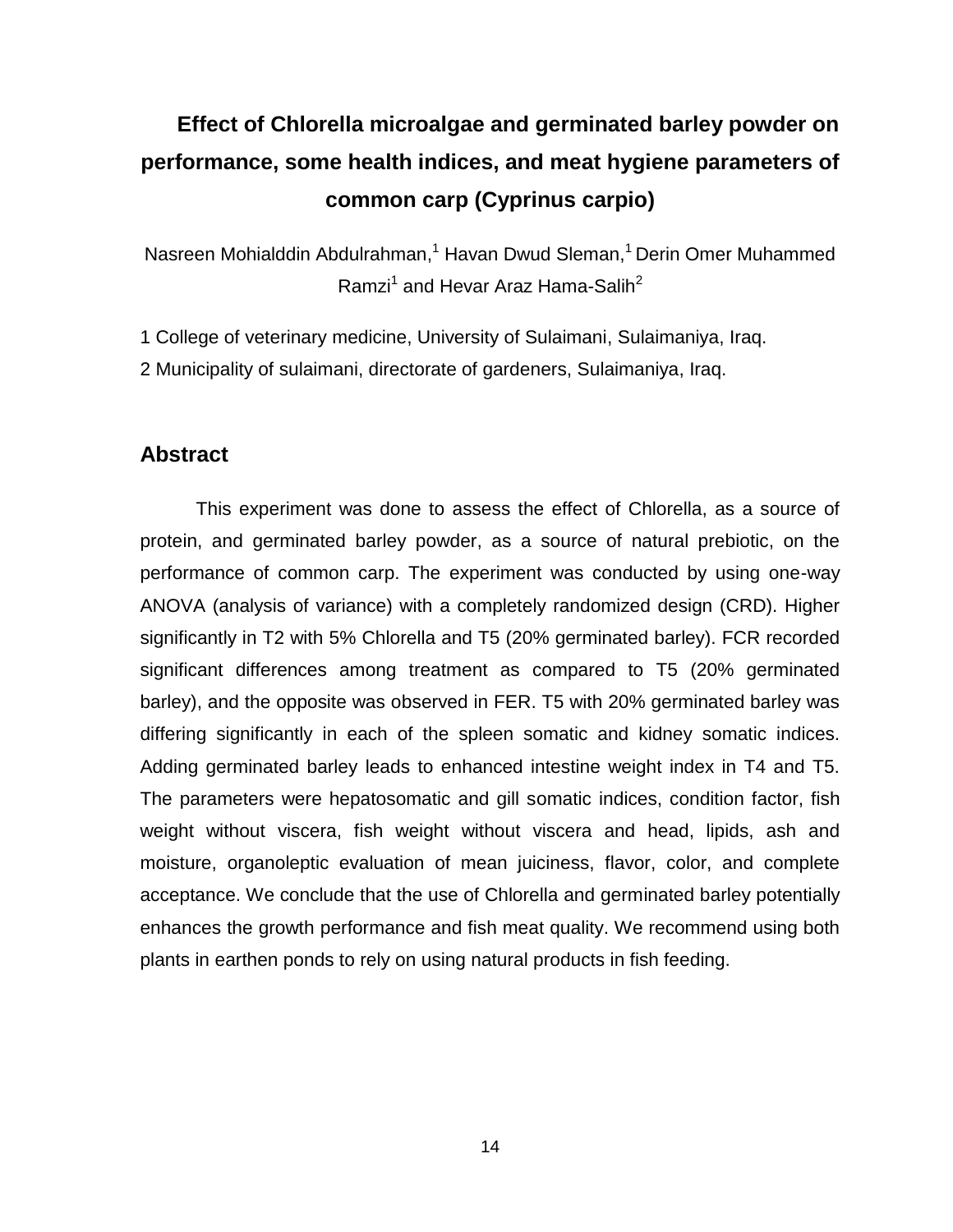### <span id="page-14-0"></span>**12. Disinfection of table eggs using lemon juice as a natural biocide**

Alaa T. Abdulwahid, Hiba A. Nasear, and Samar S. Ghazi

Department of Veterinary Public Health, College of Veterinary Medicine, University of Basrah, Iraq

#### **Abstract**

Bacterial contamination of table eggs is a serious public health problem around the world due to increase the risks of food-borne illness. Disinfection of table eggs is essential to minimize the possibility egg contamination from shells. In the current study, 100 samples (table eggs) were collected from different supermarkets of Basrah city. Identification and disinfection of bacteria on shell of table eggs were done in Veterinary Medicine College, Public Health Laboratory / University of Basrah. Samples were cultured on blood agar, mannitol salt agar, macConkey agar, salmonella-shigella agar, eosin methylene blue agar, and tryptic soy agar to differentiate different types of bacteria before and after processing with lemon juice depend on its morphology and Gram's staining. The detection of organisms for genus and species were then done based on biochemical characteristics using VITEK® 2 system. The present study revealed that the major contaminant of table eggs was with Gram-negative bacteria and the minor contaminant was with Grampositive bacteria. Gram-positive bacteria detected on shell of table eggs (Leuconostoc species and Gemella bergeri) were resistant to lemon juice. However, Gram-negative bacteria identified on shell of table eggs (Cronobacter sakazakii, Raoultella ornithinolytica, Klebsiella oxytoca, Enterobacter aerogenes, Moraxella group, and Serratia plymuthica) were sensitive. In conclusion, table eggs collected from supermarkets were contaminated with pathogenic bacteria. Lemon juice was suitable to be used as an antiseptic agent to minimize the contamination of eggshells with Gram-negative bacteria.

15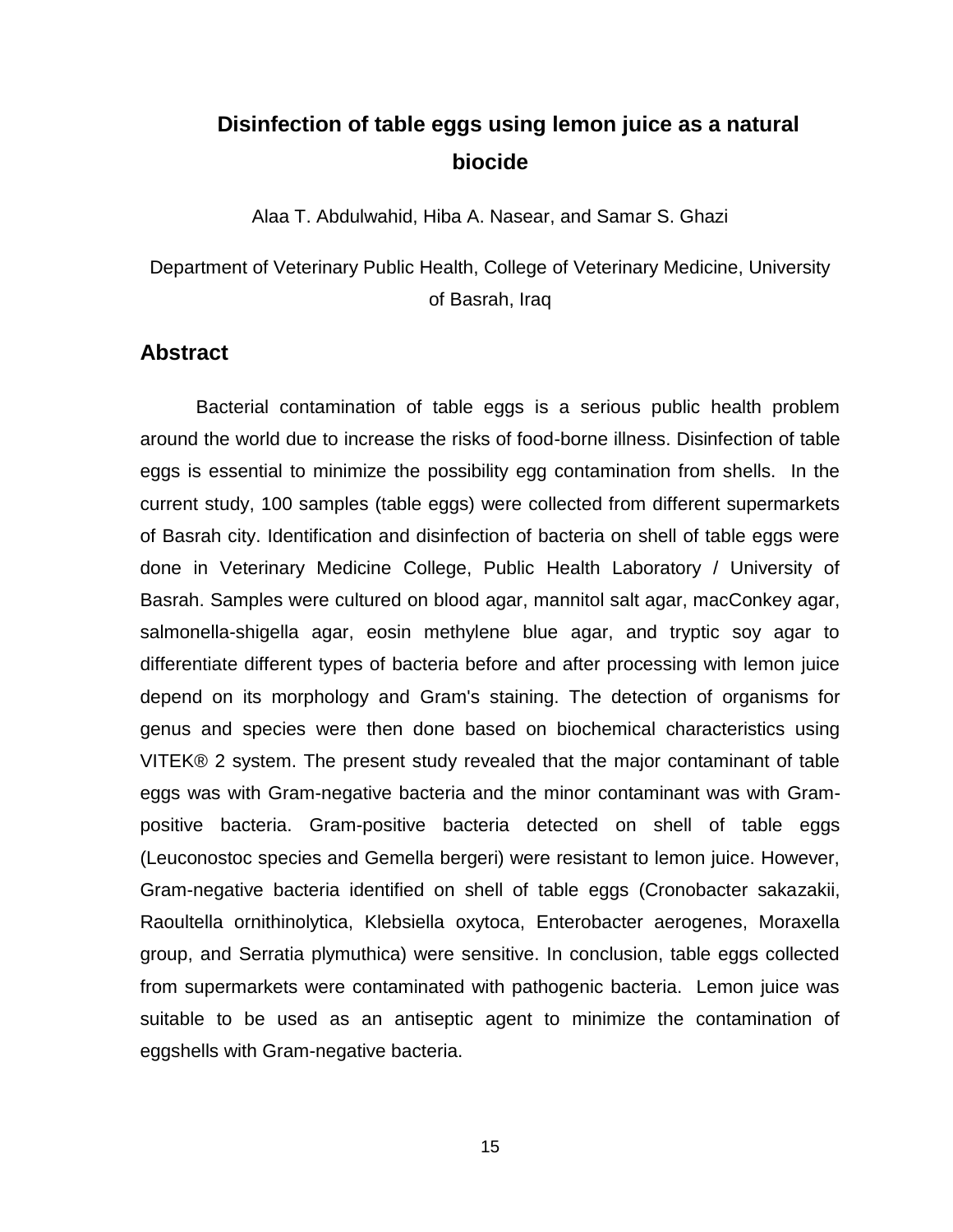# <span id="page-15-0"></span>**Impact of Aqueous Extract of Rosemary on Testicular Tissue in Male Rats With Hyperthyroidism**

Fouad Ziedan Hamzah<sup>1</sup>, Sumayah Faruq Kasim<sup>2</sup>, Sarah Qahtan M. Salih<sup>2</sup>

1 Faculty of Veterinary Medicine, University of Kufa, Kufa, Iraq

2 College of Health and Medical Technology, Middle Technical University, Baghdad, Iraq

#### **Abstract**

The aim of the study to evaluate the enhanced effect of aqueous extract of rosemary on testis tissue in male rats after inducing hyperthyroidism by L–thyroxin and compare with propylthiouracil effect. The animals (32 male rats) were divided into two groups. The first group was a control group consists of 8 male rats that were treated with distilled water for 12 days and the rest of the animals induced with hyperthyroidism by levothyroxine 0.5 mg / kg subcutaneously for 12 days. After the induction, the animals were divided into four groups each consists of eight male rats. The first group was the control group and they were treated with distilled water for another 12 days, the second group included male rats induced hyperthyroidism were treated with distilled water for 12 days orally, while the third group included male rats induced hyperthyroidism that were treated with propylthiouracil at a dose of 10 mg / kg for 12 days orally, and the fourth group included male rats induced hyperthyroidism that were treated with rosemary extract at a dose of 12 mg / kg for 10 days, orally. The results showed that rosemary extract led to complete healing of testicular tissue, unlike propylthiouracil.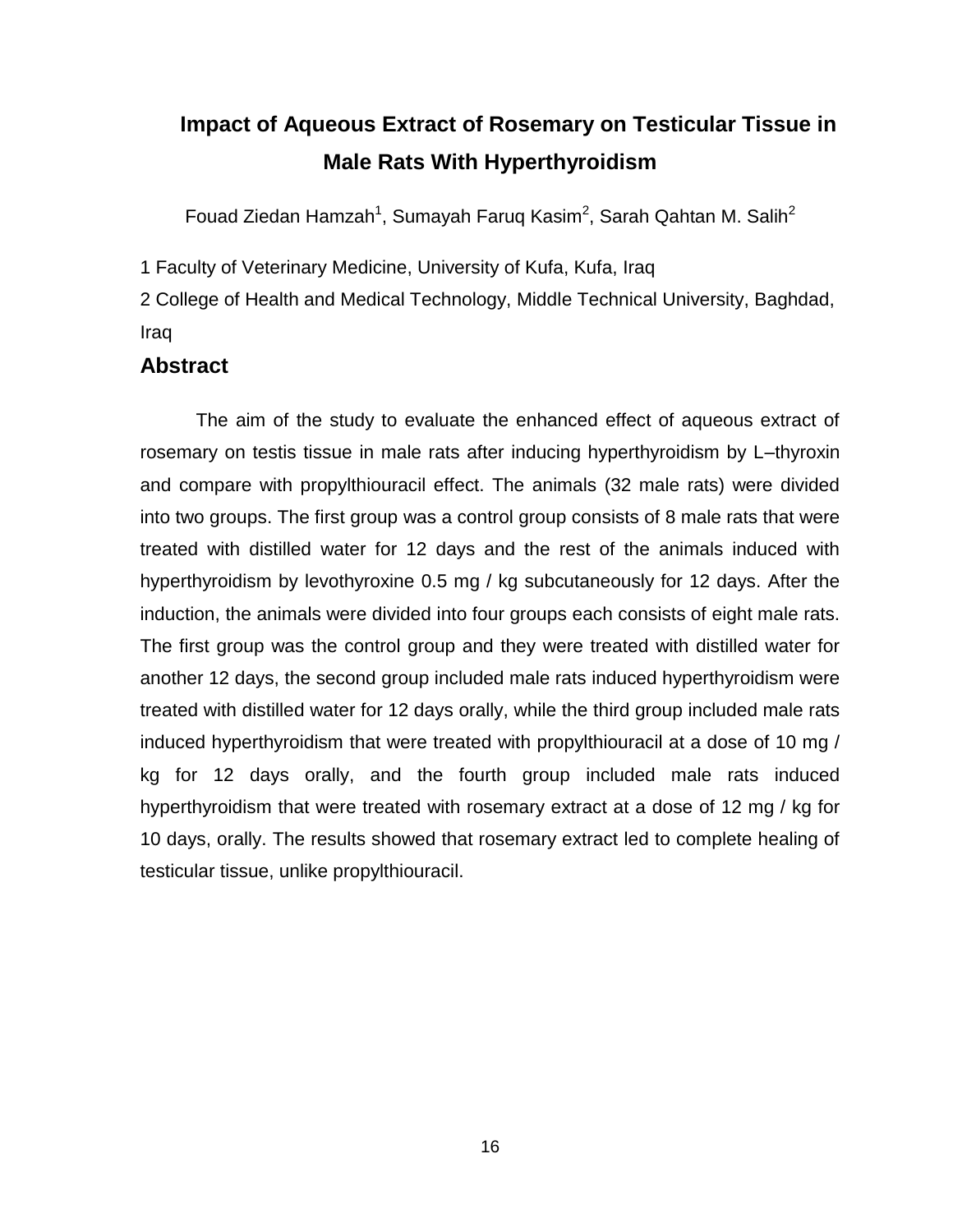### <span id="page-16-0"></span>**14. Assessment of The Milk Components of Iraqi Dromedary Camels**

Naqa S. M. Tamimi<sup>1</sup> and Shaoob N.A. AL-Shihani<sup>2</sup>

1 Department of Internal and Preventive Medicine college of veterinary medicine, University of Wasit, Kut, Iraq

2 Department of Epidemics, Wasit Veterinary Hospital, Kut, Iraq

#### **Abstract**

Camels' milk has gained so many attentions recently because of its unique therapeutic effects. Iraq is one of the Arab countries with a long history of camel husbandry and few studies regarding this important products' composition. In this study fresh milk samples from 78 apparently healthy she camels from Wasit province were collected and analyzed. According to the results means  $\pm$  Standard Deviation (SD) for Fat, Protein, and Lactose were  $3.48 \pm 0.95$ ,  $4.23 \pm 1.61$  and  $4.3 \pm 1.61$ 2.56 percent, respectively. In addition, values for Total solids, Solid non-fat, Salt values were  $9.0 \pm 1.43$ ,  $8.64 \pm 1.75$ , and  $0.73 \pm 0.08$  percent, respectively. And means  $\pm$  SD for Density was 1.031  $\pm$  0.0032 g/cm3 in this study. Data analysis revealed that sampling date was correlated with the milk's fat, density, and pH (p<0.05). She camels' age was correlated with salt values of their milk (p<0.001); while, their parity numbers correlated with the protein and salt values of the milk (p<0.05). Our findings fell within the published literature with minor variations; however, higher means for fat, protein and lactose were yielded compared to studies from other countries. Owners should be educated that they could obtain milk with better quality and higher quantity by improving feeding and husbandry measures.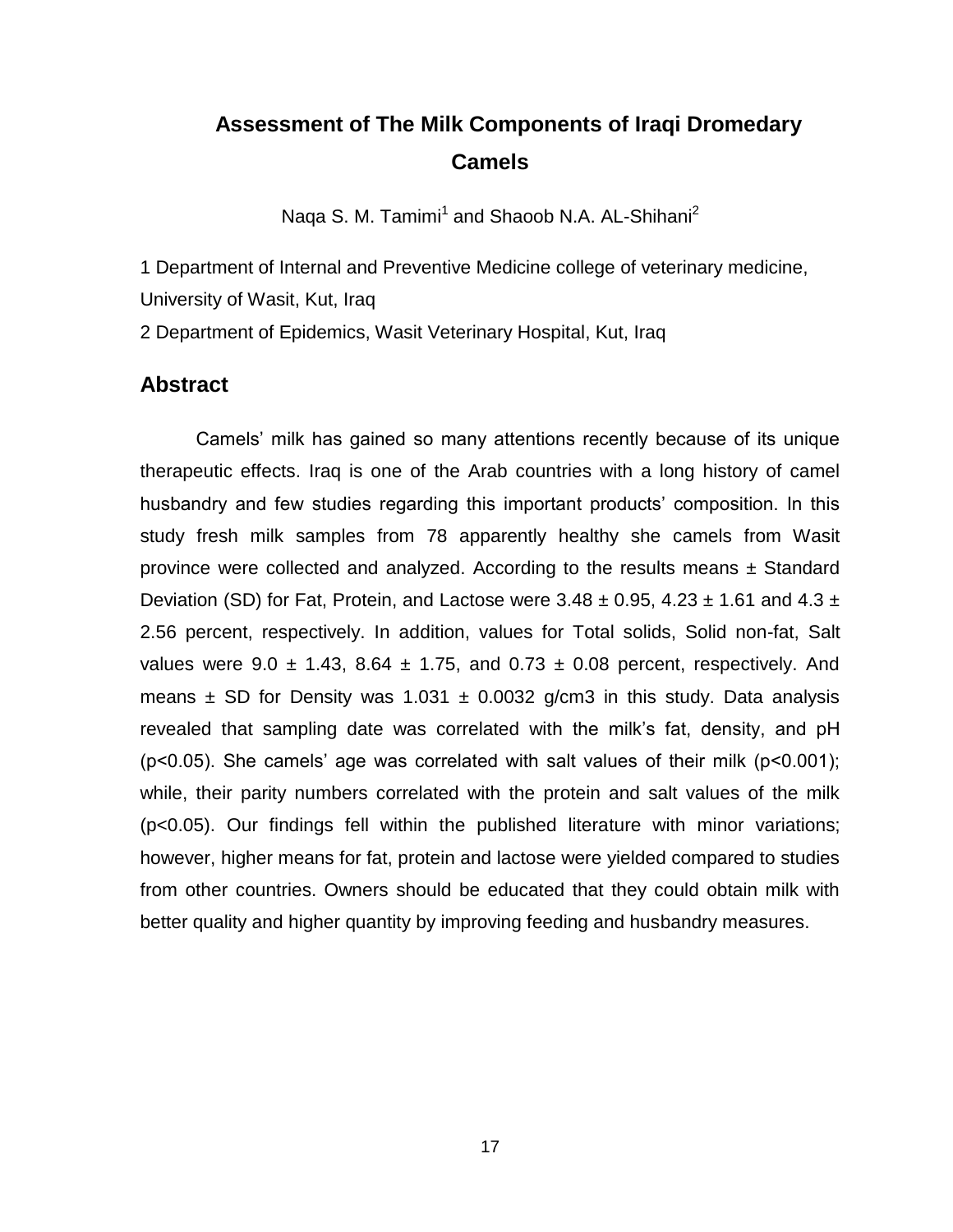# <span id="page-17-0"></span>**15. Effect of raw lentil seed meal in common carp** *Cyprinus carpio L.* **diets as an alternative source of fish meal protein**

Nasreen Mohialddin Abdulrahman<sup>1</sup> and Zaweta Sharif Abdulla<sup>2</sup>

1 Anatomy and Histopathology Department, College of Veterinary Medicine, University of Sulaimani, Sulaimaniya, Iraq

2 College of Agricultural Sciences, University of Sulaimani, Sulaimaniya, Iraq

#### **Abstract**

This experiment has been performed to assess the effect of partial substitution of fishmeal with lentil seeds in common carp growth performance, feed utilization and certain biological parameters (Fulton condition, Hepatic somatic index, Gills somatic index, Kidney somatic index, Spleen somatic index, Intestine Length index, Intestine weight index). Fish from a private fish farm were acquired in province of Sulaimaniyah, Iraq. Average fish weight ranged from 95-99 gm. Fish were divided into 5 treatment groups. The treatments were: T1: In fish diet 0% lentil seed was replaced with fishmeal, T2: In fish diet 5% lentil seed was replaced with fishmeal, T3: 10% lentil seed was replaced with fishmeal, T4: 15% lentil seed was replaced with fishmeal, T5: 20% lentil seed was replaced with fishmeal. There had been significant differences in weight gain, daily, relative, and specific growth rate as lentil seed replaced with fishmeal in fish diet. Feed Efficiency Ratio, Protein Efficiency Ratio and Fat Efficiency Ratio was significantly higher in T5 group than that of the other treated groups. No significant differences in the mean values of Hepato-somatic index, Spleen somatic index and Kidney somatic index were detected. Significant difference in the mean value of Condition Factor was found among treatment groups. Intestine-length index was significant among treatment groups according to fish weight while mean value showed non-significant cording to fish length. The performance and general health of the common carp were significantly improved by raw lentil seed. Due to their low price in comparison to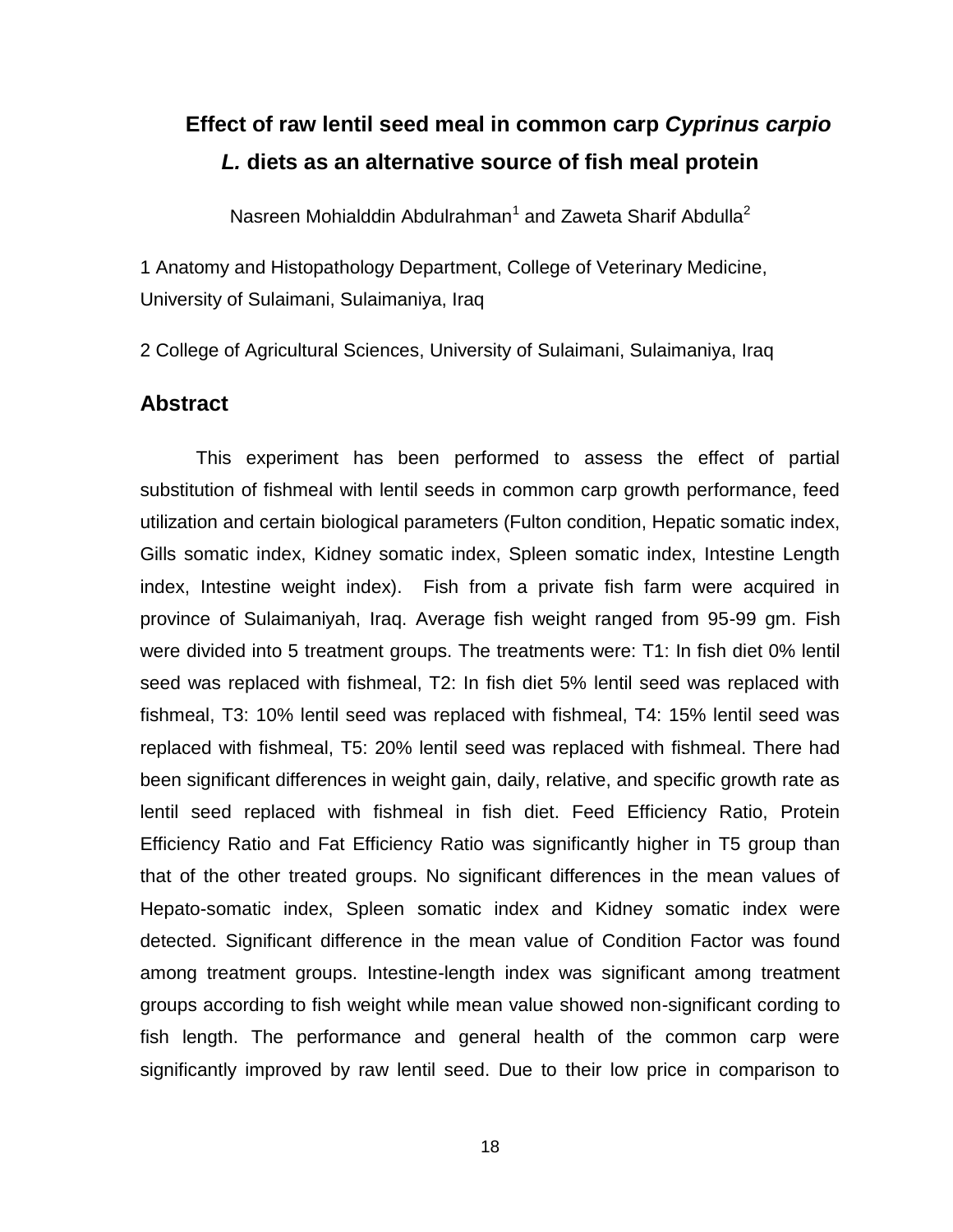fishmeal and commercially available in all markets, it is suggested to substitute the fishmeal with raw lentil seed in commercial fish diet.

# <span id="page-18-0"></span>**16. Survey of fish diseases in Ranya (Raparin Administration)/ Sulaimaniya governorate; case study**

Nasreen Mohi Alddin Abdulrahman<sup>1</sup> Adel Jabbar Hussein<sup>2</sup> Sulaiman Salah Sulaiman<sup>1</sup> and Brwa Abbdulla Rasul<sup>3</sup>

- 1 College of Veterinary Medicine/ University of Sulaimani, Sulaimaniya, Iraq
- 2 College of Veterinary Medicine/ University of Basrah, Basrah, Iraq
- 3 Raparin Administration / Ministry of Agriculture, Sulaimaniya, Iraq

#### **Abstract**

 This study tends to survey of common problems and diseases of fish aquaculture projects at Raparin administration area which have 76 projects, three species of Cyprinidae, common carp, grass carp, silver carp, in earthen and concrete ponds. By achieve the history of the disease outbreaks and understanding management strategies which applied by farmers, on this bases the collection of samples from different cases at different regions of Raparin area, clinical examinations done. The results of this study indicate the blow diseases and problems of fish aquaculture projects. Bacterial infections, hemorrhagic septicemia, Bacterial enteritis, Infectious dropsy, skin ulceration. Fungal infections, Saprolegniosis, epizootic ulcerative syndrome. Parasitic infections, Gyrodyctylus infection, Ductylogyrus infection, Argulosis. Bad management represented by poor nutrition, low applying oxygen, and bad water quality.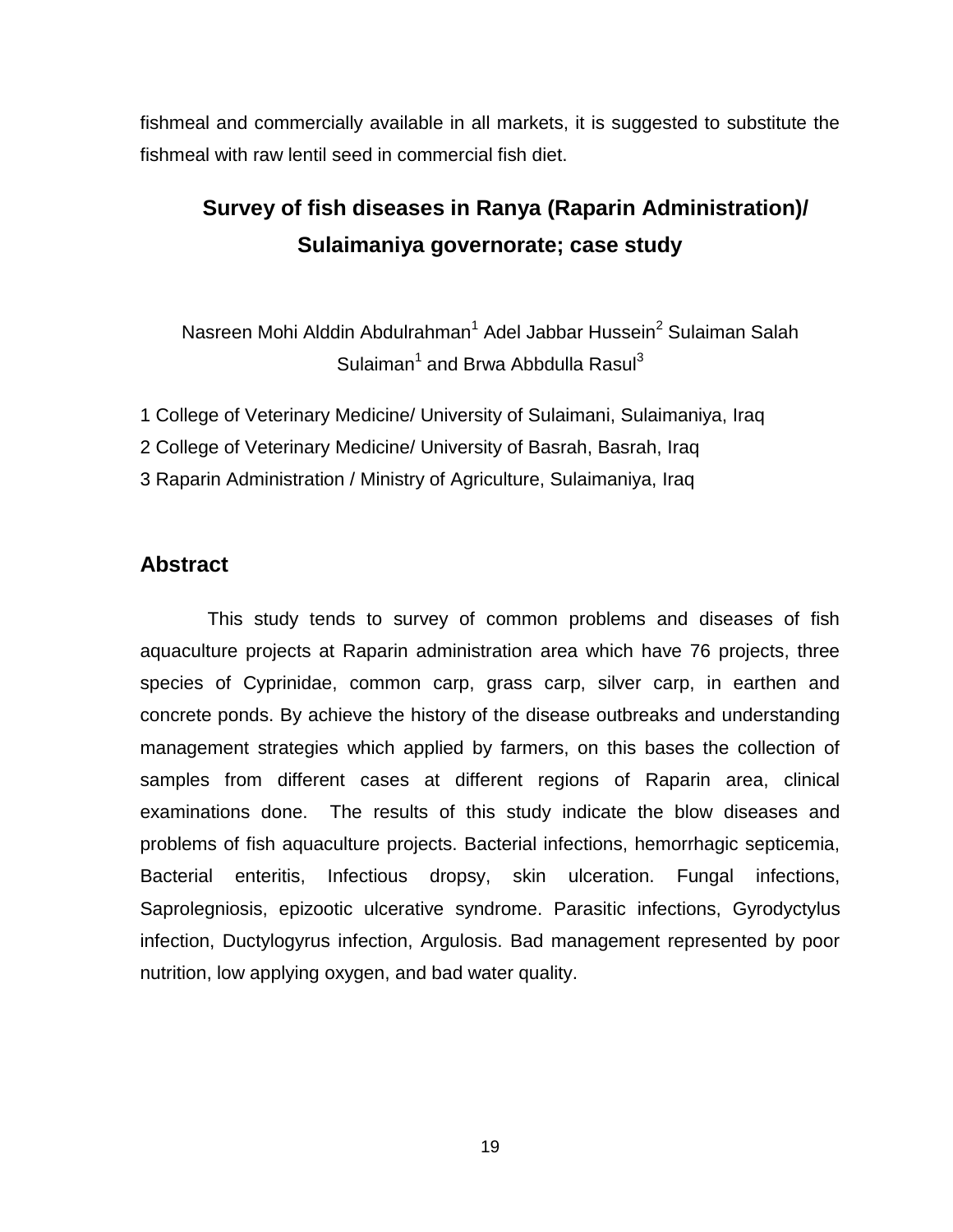### <span id="page-19-0"></span>**17. Camel Milk Lactoferrin; As Anti-Viral Agent Against COVID-19 Infections**

Tahereh Mohammadabadi

Faculty of Animal Science and Food Technology, Agricultural Sciences and Natural Resources University of Khuzestan, Iran

#### **Abstract**

Camel milk is containing protective proteins and enzymes and having antimicrobial and immunological properties against the bacterial and viral infections. The immunoglobulins, lactoferrin, lysozyme, lactoperoxidase, peptidoglycan recognition protein, vitamins C and oligosaccharides in the milk are against microbial infections. Lactoferrin is one glycoproteins detected in milk of livestock such as cow, buffalo and camel, as camel milk containing highest amount and strongest activity in compared to the milk from other livestock species. Regarding to important functions, lactoferrin is regarded as nutraceutical supplement. Lactoferrin boosts the immune system by protecting the cells against bacterial and viral infections and inflammations. Activation, proliferation and regulation of the phagocytic action of immune cells are also facilitated by the lactoferrin. The boosting host immune system by nutritional supplements such as milk lactoferrin prevents microbial infections entry into the host cells. The antiviral actions of lactoferrin are against both DNA and RNA viruses and by binding viral particles, inhibit viral adhesion and entry into cells and. Also, milk lactoferrin may directly interact with viral receptor such as heparan sulfate on the cell surfaces and prevent the virus attachment and infection. The boosting host immune system by nutritional supplements such as lactoferrin may be effective against SARS-CoV-2 entry and infection into the host cells. The incidence of COVID-19 in children under 10 years was only 0.9% in the Chinese cases and was mild in infants without ventilation support, and infection progressing to lower respiratory tract infections rarely happened. Because of the homology in genetic sequence and receptor binding domain between SARS-CoV and SARS-CoV-2, lactoferrin may inhibit SARS-CoV-2 invasion in a same manner to SARS-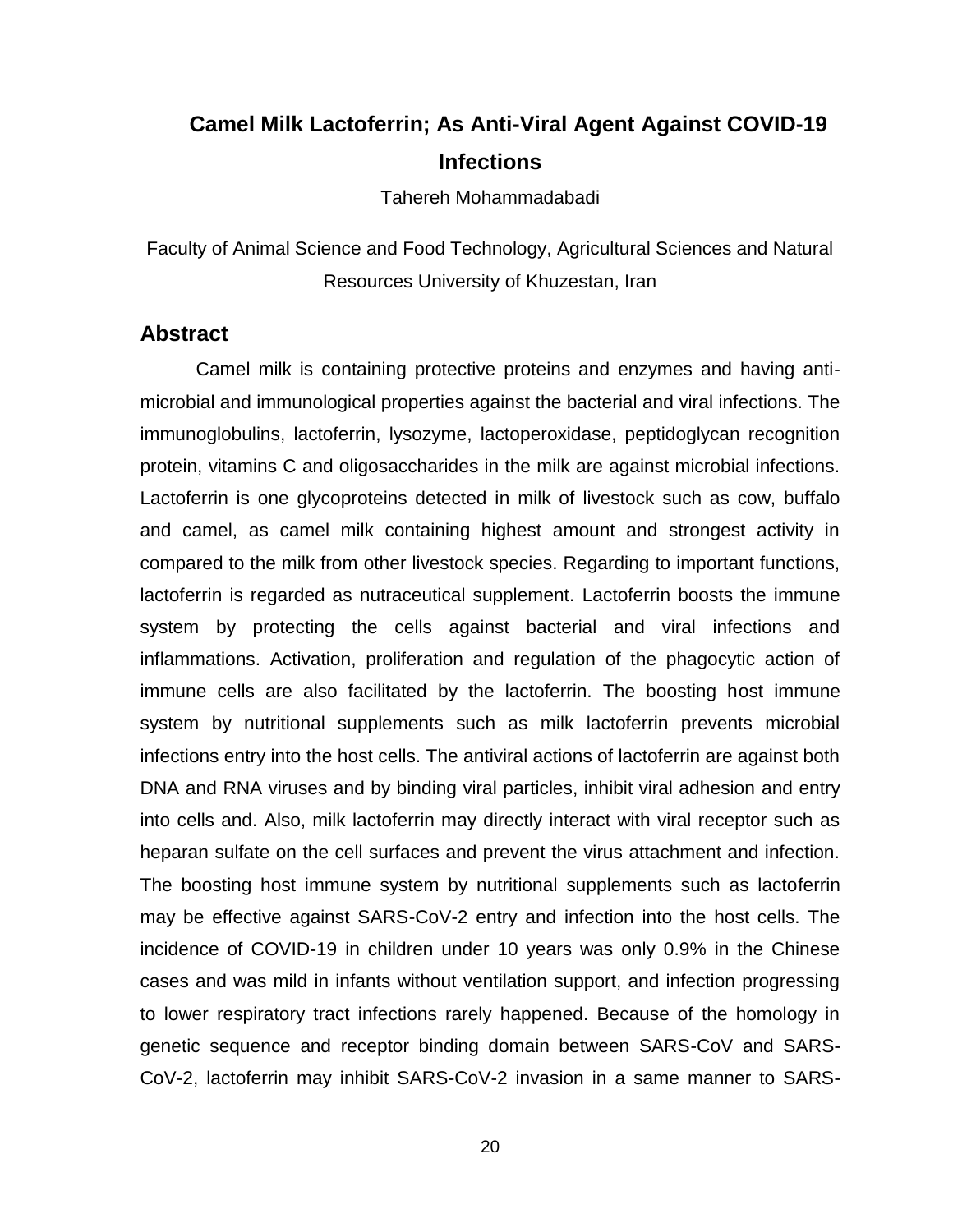CoV, by binding to heparan sulphate on the target cell and prevent the viral infections. Furthermore, lactoferrin also possesses anti-inflammatory efficacy and can inhibit the circulating inflammatory cytokines which are reported to be present in higher levels in COVID-19 patients. Camel milk lactoferrin as powder or tablets may be a novel promising candidate and preventative treatment for more severe cases of COVID-19. However, it needs more studies on dosage to verify its efficacy on COVID-19 prevention and treatment.

### <span id="page-20-0"></span>**18. Questionnaire Survey with Cattle Owners Regarding Outbreak of Lumpy Skin Disease (Lsd) In Basrah Province, South of Iraq**

Mohanad Faris Abdulhameed<sup>1</sup>, Moaed Hanoon Sayhood<sup>1</sup>, Tareq Hadi Srayyih<sup>2</sup>

- 1 Department of Public Health, College of Veterinary Medicine, University of Basrah, Basrah, Iraq
- 2 Department of Internal and Preventive Medicine, College of Veterinary Medicine, University of Basrah, Basrah, Iraq

#### **Abstract**

 Lumpy skin disease (LSD) is a highly contagious transboundary disease of cattle with significant economic burden. Our study is based on a questionnaire designed to describe the epidemiological features keys of LSD in Basrah and to identify putative risk factors. The information obtained from this questionnaire specifically included sex, age, vaccination status, clinical signs and the number of death because of LSD in the cattle. This study was conducted from December 2018 to May 2019, with a total of 251 cattle owners participated in the interview. Out of 251 owners interviewed, 329 of their cattle were infected with LSD (accumulative incidence estimated at 16.2%). The majority of owners (91.6%) admitted that they did not segregate the infected animal from the rest of the herds. Respect to animal management and farming system, the semi-intensive system of rearing animals was the most common farming system adapted by farmers (70%) while only 30% were kept under intensive system. The majority of the owners 97.2% (244/251) reported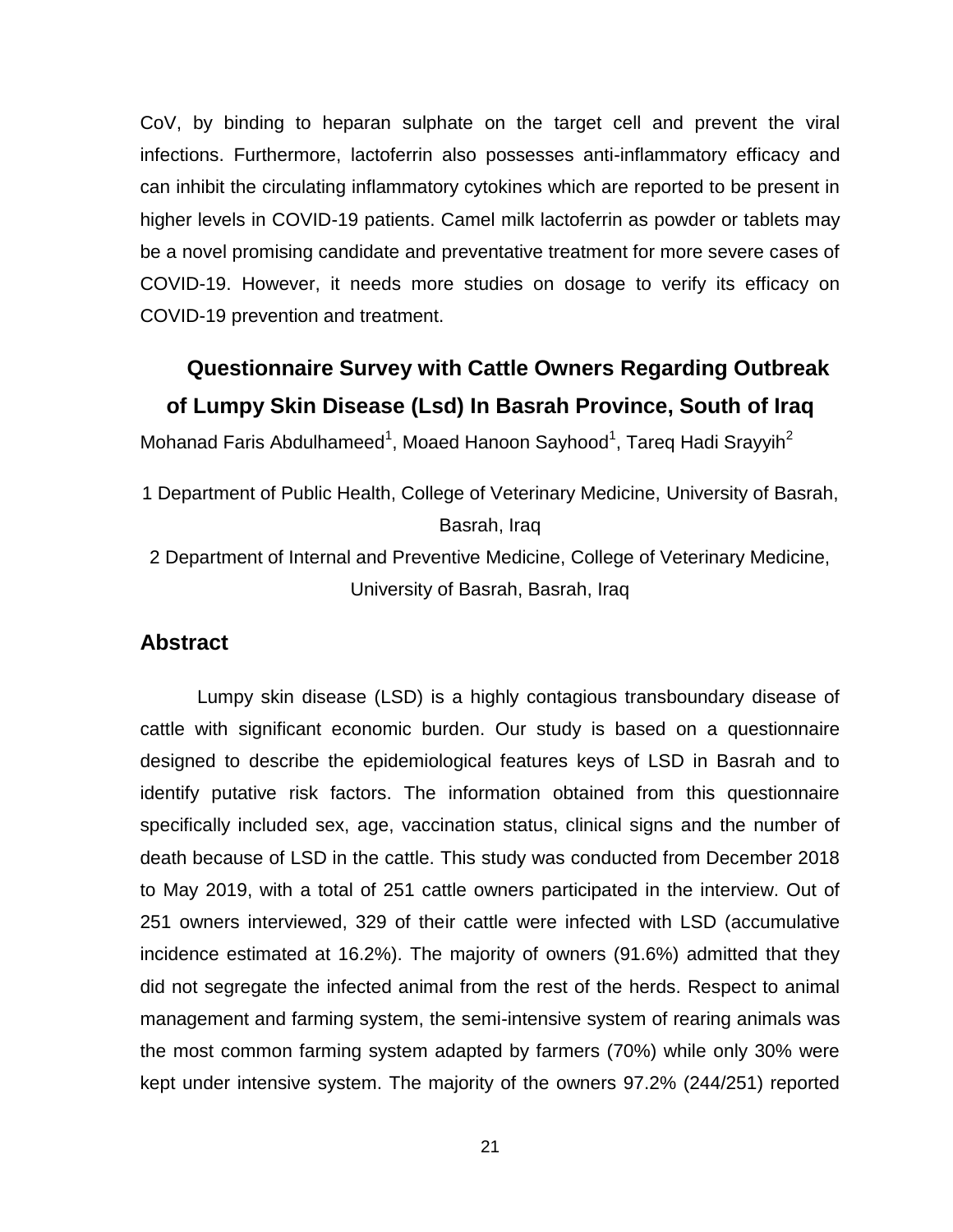they were not received any vaccine of LSD. The mortality rate; however, measured at 2% and the case-fatality rate measured at 11%. The abortion rate among infected pregnant cows was calculated at 10.5%. The study concluded LSD is newly emerging disease in Basrah and various preventative measures including restriction illegal movement of animals, vector control, farm biosecurity and, vaccination program need to be considered to prevent further new incidence cases.

#### <span id="page-21-0"></span>**19. Ultrasonographic Examination of Liver of Cattle in Mosul, Iraq**

Osamah Muwaffag Al-Iraqi, Medhat Khalid, Younis Masoud

Department of Internal & preventive medicine, College of Veterinary Medicine, University of Mosul, Iraq.

#### **Abstract:**

The objective of the study was to examine the normal liver using ultrasound technique for measuring liver thickness, portal and hepatic veins diameter in clinically normal cattle, furthermore to determine some liver lesions. Ultrasonography was used to evaluate the liver in 20 local cattle breeds of different ages 10 of them have exhibited clinical signs of chronic emaciation, icteric mucous membranes and decrease in milk production moreover, the other 10 cows were clinically normal. Liver position, diameter and texture were explored from the right side of the abdominal wall in standing position, without anesthesia by using 3.5 MHz transducer, after hair moistening by alcohol. The largest liver thickness was measured at the 10 and 12 intercostal space and it was decreased gradually forward. Normal liver has an echogenic appearance of equally distributed white dots and had a uniform mild echogenicity, there were an anechoic round and tubular vascular structures, representing hepatic and portal veins while abnormal liver has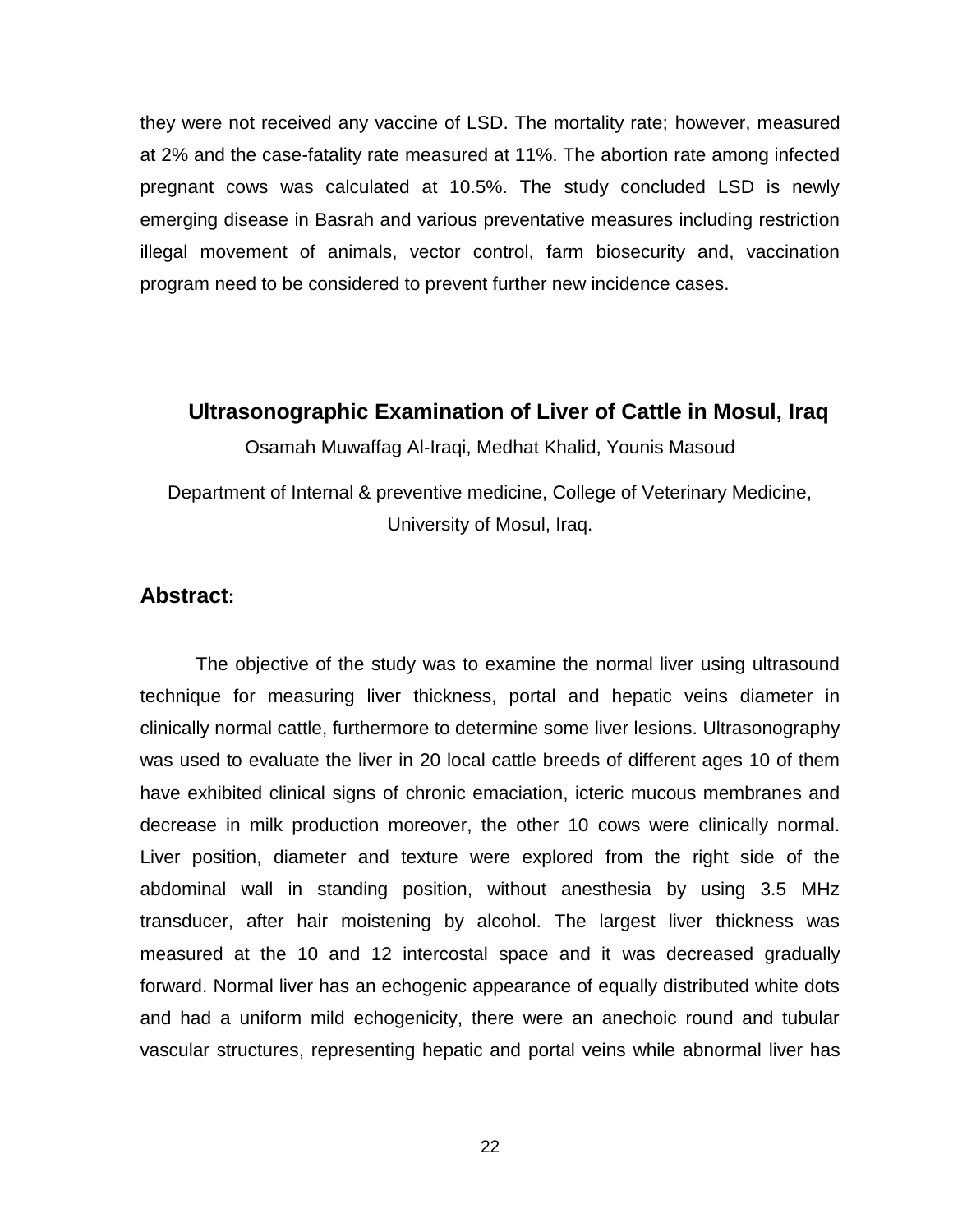multi-hypoechoic circles. It has been concluded that, Sonography of normal liver can be utilized as a good diagnostic references in animals with liver diseases.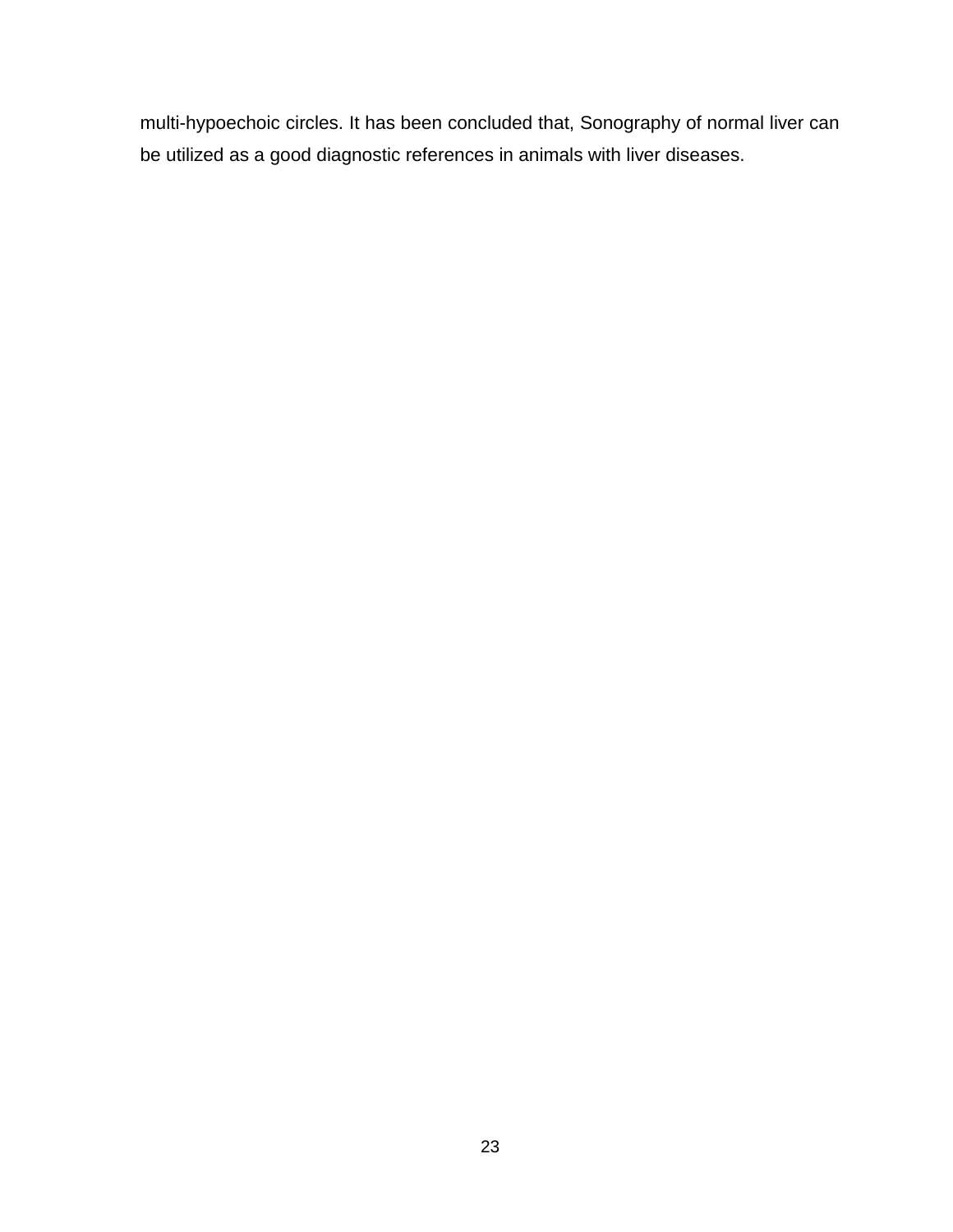# <span id="page-23-0"></span>**20. Differential Expression of Secreted Aspartyl Protease (Sap8 And Sap10) Genes And Comparative Pathogenicity Of** *Candida Albicans* **Grown In Various Environmental Conditions**

Inas K. Rahem,<sup>1</sup> Hayder M. Samaka,<sup>1</sup> and Hutheyfa A. Al Salih<sup>2</sup>

1 Department of Microbiology, Faculty of Veterinary Medicine, University of Kufa, Iraq

2 Department of Pathology, Faculty of Veterinary Medicine, University of Kufa, Iraq

#### **Abstract**

 The aim of this study is to propagate the non-virulent Newcastle disease virus in the laboratory, determination the cytopathic effects in the inoculated chicken embryos, and confirmation of virus growth by serological and molecular techniques by performing haemagglutination and reverse transcriptase polymerase chain reaction (RT-PCR) tests, respectively. LaSota virus strain which is a live vaccine was used for this purpose. Nine-day-old embryonated chicken eggs were inoculated with the virus and further incubated for 48 hours; and the allantoic fluid was collected for further processing. Petechial haemorrhages and congestions were observed in the inoculated embryos while in the un-inoculated eggs; the embryos were normal and did not show any lesion. Virus growth in the allantoic fluid was confirmed by performing haemagglutination and RT-PCR tests. These results support the isolation of other viruses in our laboratories, which will contribute to performing other experiments such as studying virus characteristics and observation of its pathological effects on the embryos, preparation of viral antigens, sequencing the viral genome, and possibly discovering new viruses.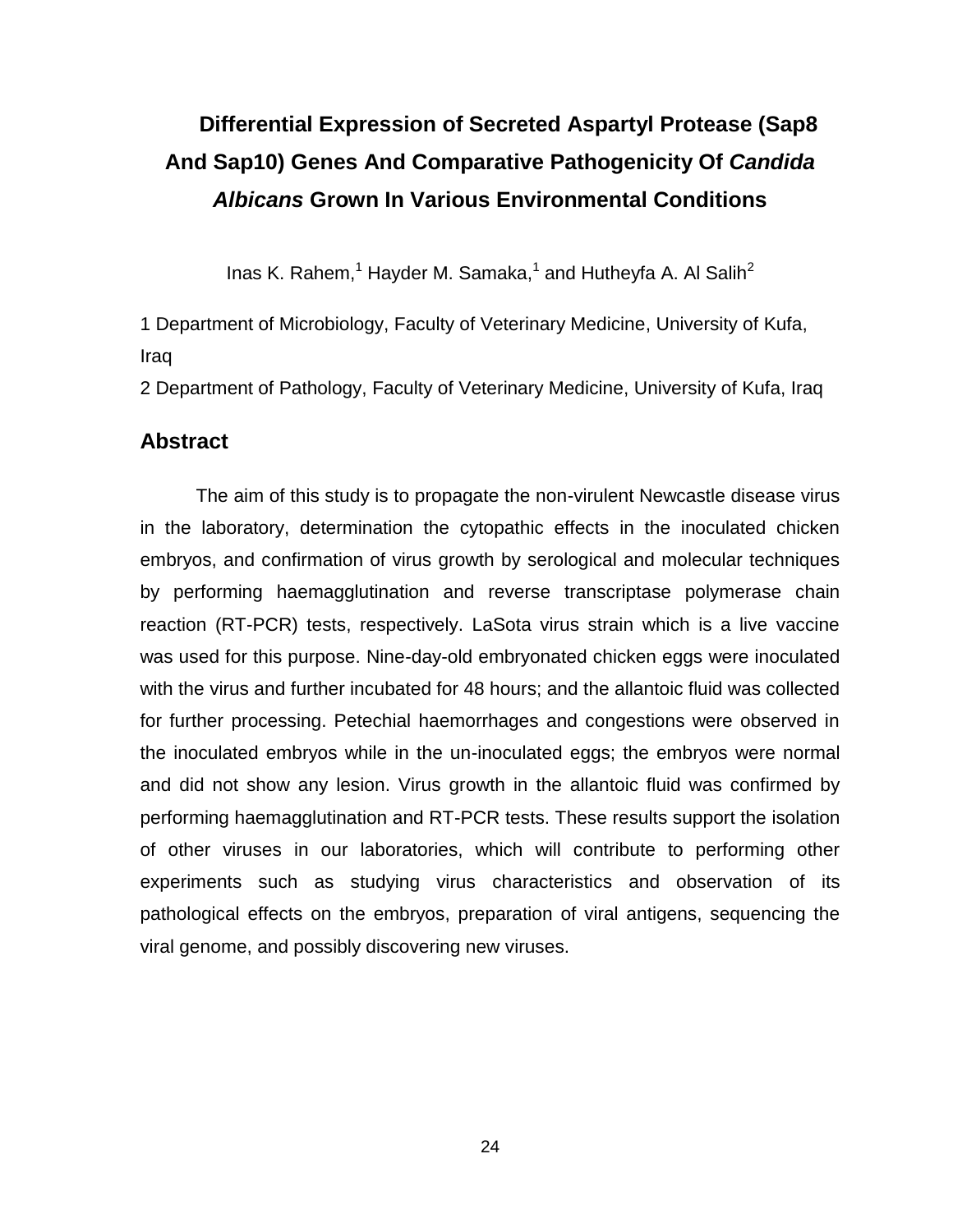# <span id="page-24-0"></span>**21. Chloroquine and Hydroxychloroquine are Available Treatment Options to Fight with COVID-19**

Shadia S. Alhamd and Manal I. khaleel

Department of Biology, College of Education for Pure Sciences, University of Basrah*,* Iraq*.*

#### **Abstract**

The corona virus SARS-CoV-2 caused pandemic Covid-19 disease. At present there is no vaccine or drug approved by FDA to treat Covid-19 disease. The high fatality rate and extreme fast spreading of disease in the community make researchers to invent possible therapeutic inventions a global priority. Recent studies suggested that Chloroquine (ChQ) and Hydroxychloroquine (HChQ) can be used for the treatment of Covid-19 patients. In-vitro tests suggest ChQ and HChQ have good efficiency towards SARS-CoV-2 virus. In this report, we have reviewed latest literature information about ChQ and HChQ drugs to use for the treatment of this pandemic.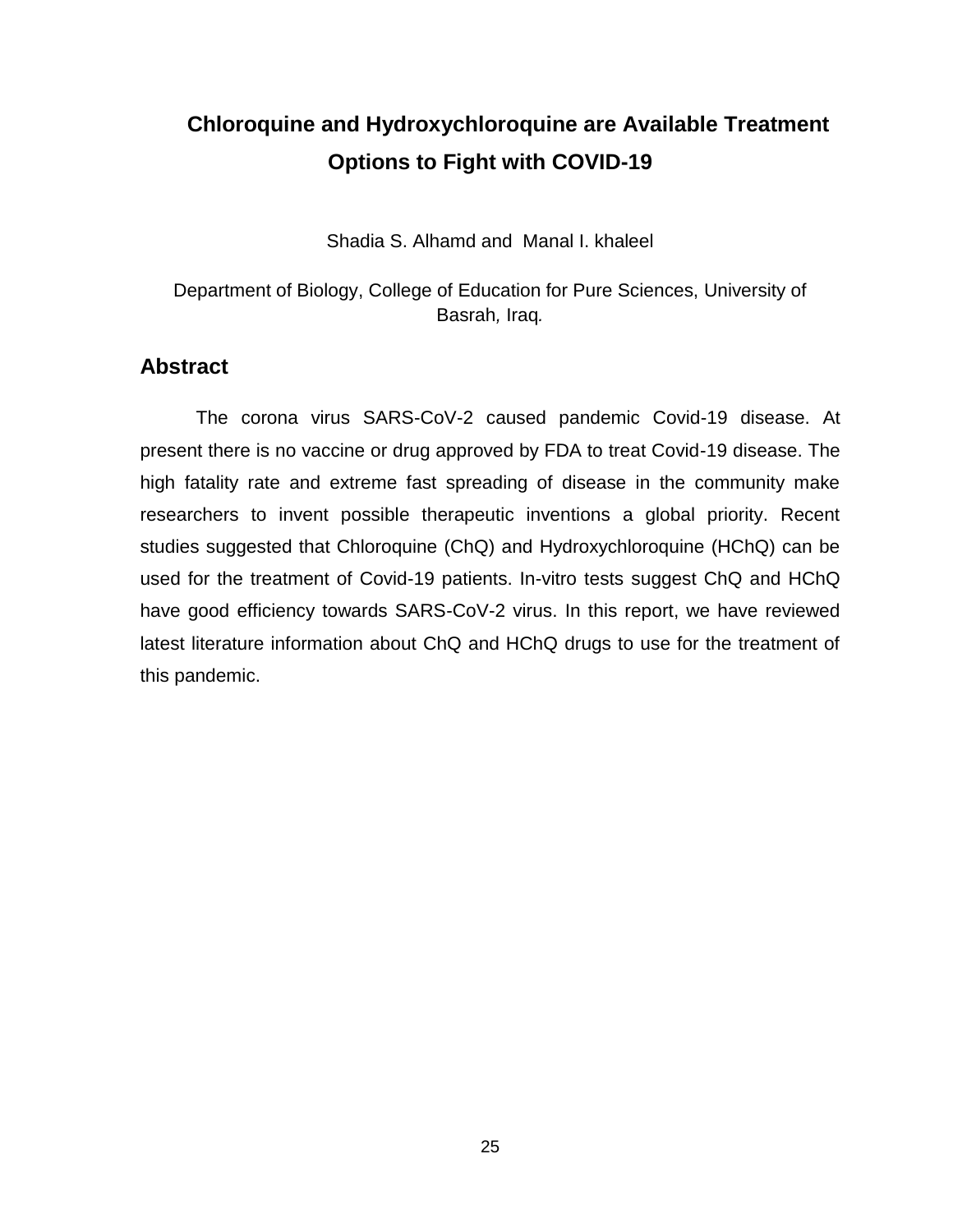# <span id="page-25-0"></span>**22. Assessment of immunity induced by Newcastle disease virus vaccines and determine the best vaccination program in broiler chicken**

Douaa Y. Talib<sup>1</sup>, Hazim T. Thwiny<sup>2</sup>

1Department of Animal Production, College of Agriculture, University of Sumer,

Thi Qar, Iraq

2 Department of Microbiology, College of Veterinary Medicine, University of Basrah, Basrah, Iraq.

#### **Abstract**

 The objectives of current research were to evaluate the efficacy of commercially available Newcastle disease vaccine and determine the best vaccination program. A total number of 150 one-day-old unvaccinated chicks were divided equally into 5 groups. One vaccination program was used for each group which differ from each other while group 5 was unvaccinated control group. Serum were collected from all groups and five chickens from each group were sacrificed. Afterward immunization HI geometric mean titer (GMT) rates were observed that both seroconverted birds in Group 1 to Group 4 have risen statistically significantly, with statistical significant changes. ( $p < 0.05$ ). However, the birds in group 4 which had the best HI titers (147). The levels of ChIFN-γ was measured by ELISA, there were also higher in the vaccinated groups (group 1, 2, 3 and 4) than in the non-vaccinated group. Group 4 also had the best ChIFN-γ level. The higher values of lymphoid organs (spleen, Bursa of Fabricius and thymus) indices were in vaccinated groups are compared to non-vaccinated groups, while between vaccinated groups there was no significant different (P < 0.05). Commercial ND vaccines are effective and vaccination scheme of group 4 (live ND vaccine at 7th day of age by eye drop as primary vaccine followed by live ND vaccine at 21st day of age by drinking water as booster dose) has more protective effects in broiler chicken.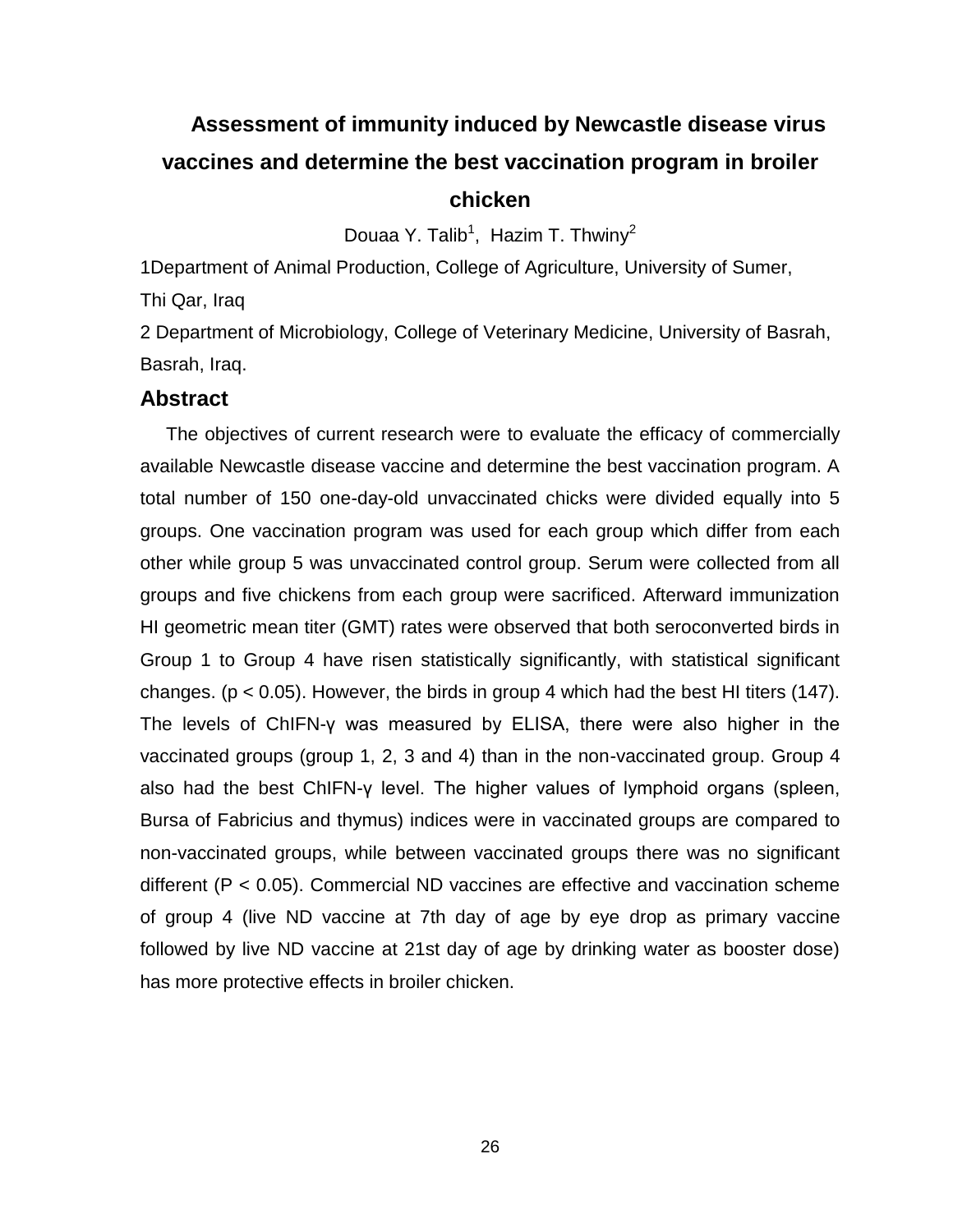# <span id="page-26-0"></span>**23. Evaluation of Antibacterial of Zinc Oxide Nanoparticles, Aloe Vera Gel Against MRSA Skin Injury**

Mais E. Ahmed<sup>1</sup>, Ahmed Q Al-Awadi<sup>2</sup>

1Department of Biology /College of Science / University of Baghdad. 2Department of Pathology, College of Veterinary Medicine, University of Baghdad.

#### **Abstract**

Microbial resistance to antibiotics increase the risk of infection, so new approach was investigated such as new plant extracts and nano technology, so this study designed to compare the effects of Zinc oxide nanoparticles and Aloe Vera extraction in treatment of experimental skin infection with MRSA. *In vitro*, both were effective against MRSA in well diffusions assay, while in vivo, both were showed antibacterial effects and enhance tissue healing compared with MRSA infective group with priority to Aloe Vera extraction.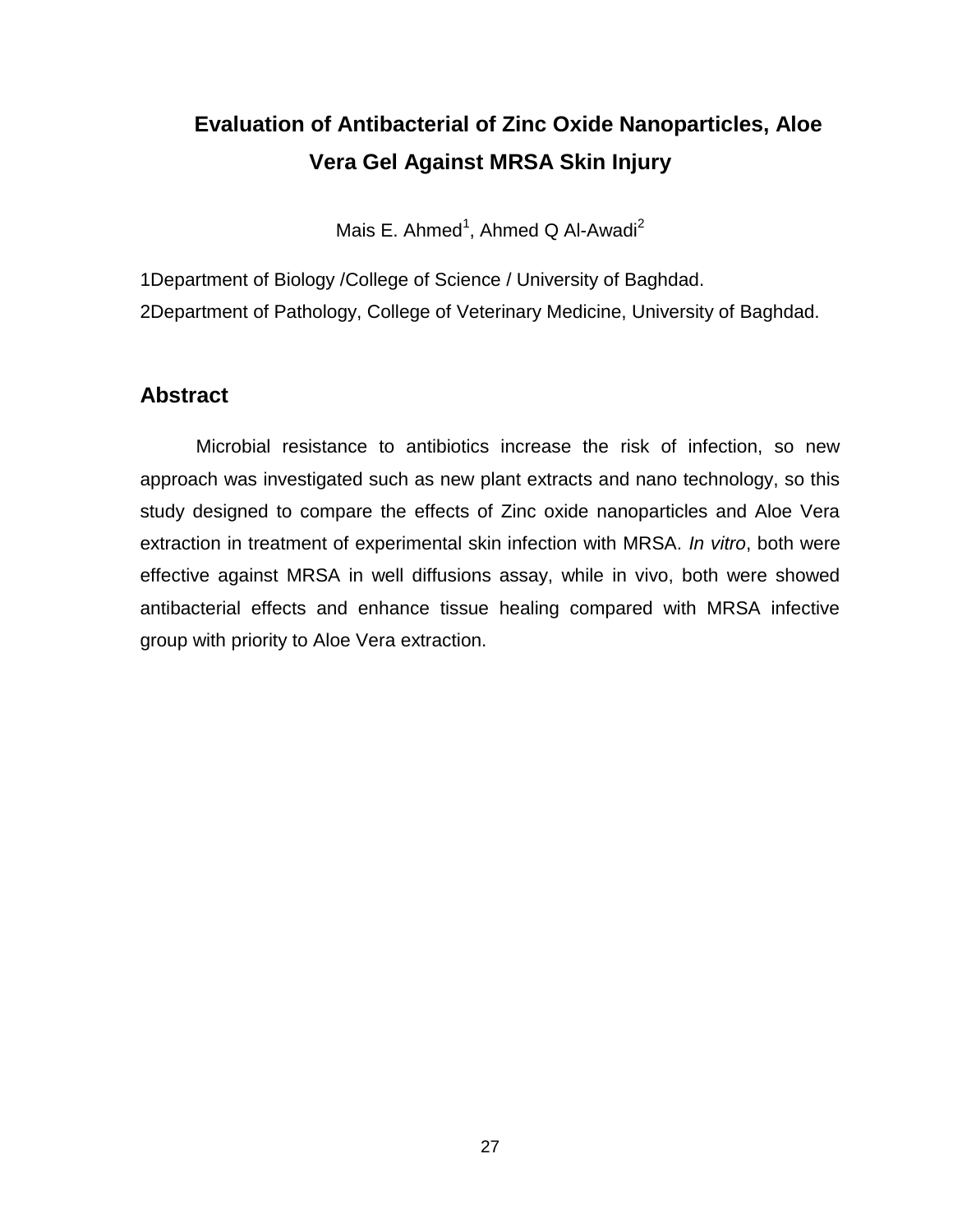#### <span id="page-27-0"></span>**24. Camel Milk; an adjunctive super food for diabetes cases**

Tahereh Mohammadabadi

Faculty of Animal Science and Food Technology, Agricultural Sciences and Natural Resources University of Khuzestan, Ahvaz, Iran

#### **Abstract**

Defects in insulin secretion by the pancreas and due to the cells may not respond properly to insulin, hyperglycemia or diabetes will be occurred and cause to the failure in the eyes, heart, kidneys and liver function. Nowadays, researchers looking for natural adjunct treatments to control diabetes. Camel milk is having antidiabetic activity possibly because of insulin like protein (about 52 units/liter), that covered by fat micelles and can be an effective alternative for insulin to treat type 1 and 2 and gestational diabetes. It is proved that camel milk is safe and effective in improving long-term glycemic in the human patients and animal's models. In one study, daily consumption of 500 mL raw camel milk for 16 weeks in type 1 diabetic patients (average age 20 years) decreased daily insulin dose and blood sugar. Also raw camel milk in type 1 diabetic cases for 52 week and 3 months caused to significant reduction in HbA1c, mean blood glucose and 30% reduction in required insulin dose. Type 2 diabetics cases consumed 500 mL pasteurized camel milk for two months, that mean insulin concentration was significantly increased by the camel milk, but fasting blood sugar, lipid profile, blood pressure and insulin resistance did not influence. Therefore, according to the studies, raw camel milk in type 1 diabetes patients caused to increase insulin secretion, reduce required insulin and insulin resistance. Camel milk has immune-modulatory effects on the pancreas *β*-cells. Camel milk influences insulin secretion via the proper activity of the pancreatic cells and insulin receptors. Also this special milk improves diabetes complications such as dysfunction in the kidney and liver function and diabetic wounds. In general, although according to the clinical trials, the raw camel milk by 500 mL/day improved risk factors in diabetic patients.But it appears that more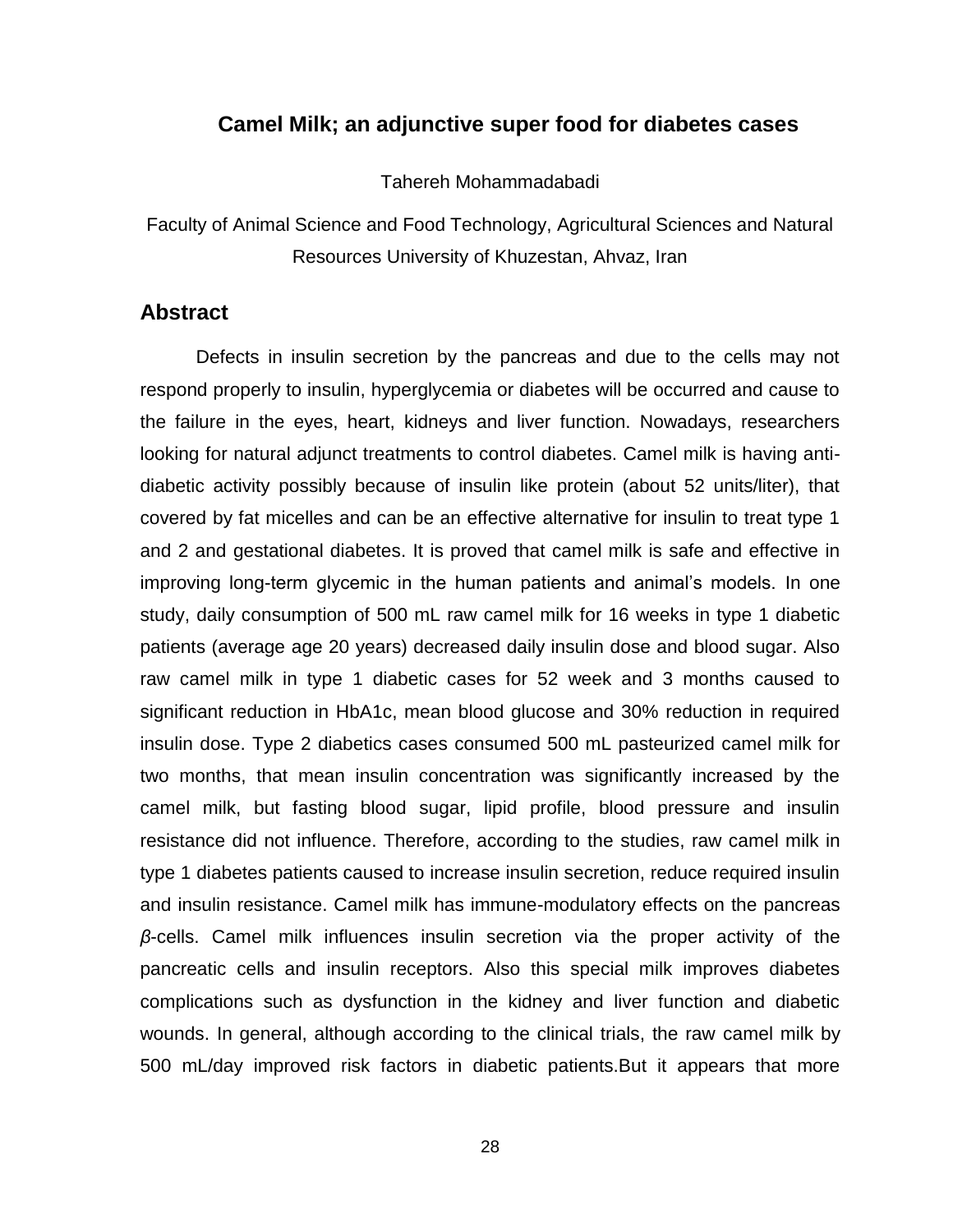scientific studies are needed to confirm the effectiveness of processing's methods of camel milk on diabetes cases.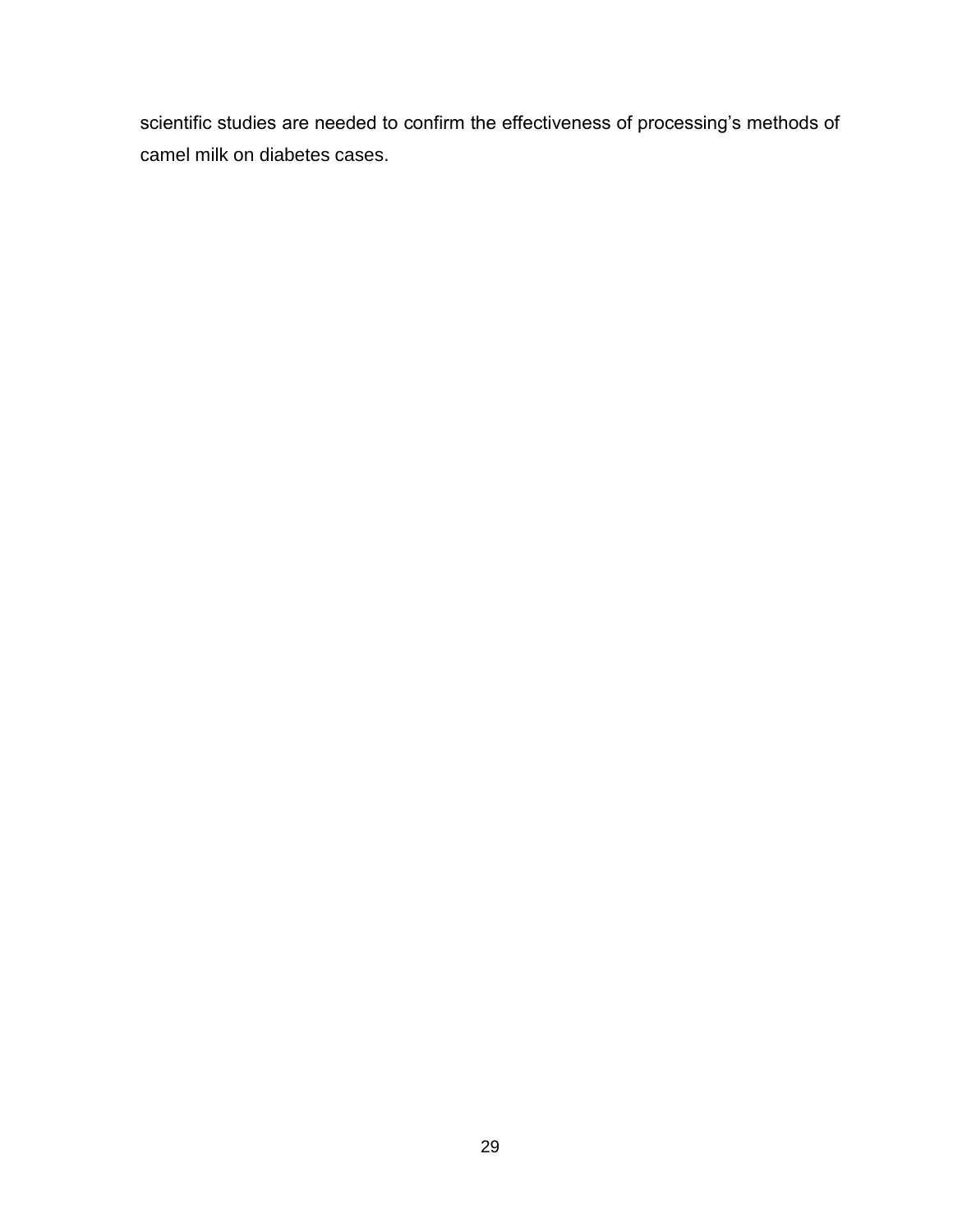# <span id="page-29-0"></span>**25. Molecular and Serological Identification of Newcastle Disease Virus Propagated in Embryonated Chicken Eggs**

Firas T. Mansour Al-Mubarak <sup>1</sup>; Ammal F. Ghanim <sup>2</sup>; Hazim T. Thwiny <sup>r</sup>; Ibraheem K. Younus<sup>'</sup>

1Department of Microbiology, College of Medicine, University of Basrah, Basrah - Iraq

2 Kut Technical Institute, Middle Technical University, Wasit - Iraq

3 Department of Veterinary Microbiology and Parasitology, College of Veterinary Medicine, University of Basrah, Basrah - Iraq

#### **Abstract**

The aim of this study is to propagate the non-virulent Newcastle disease virus in the laboratory, determination the cytopathic effects in the inoculated chicken embryos, and confirmation of virus growth by serological and molecular techniques by performing haemagglutination and reverse transcriptase polymerase chain reaction (RT-PCR) tests, respectively. LaSota virus strain which is a live vaccine was used for this purpose. Nine-day-old embryonated chicken eggs were inoculated with the virus and further incubated for 48 hours; and the allantoic fluid was collected for further processing. Petechial haemorrhages and congestions were observed in the inoculated embryos while in the un-inoculated eggs; the embryos were normal and did not show any lesion. Virus growth in the allantoic fluid was confirmed by performing haemagglutination and RT-PCR tests. These results support the isolation of other viruses in our laboratories, which will contribute to perform other experiments such as studying virus characteristics and observation of its pathological effects on the embryos, preparation of viral antigens, sequencing of viral genome, and possibly discovering new viruses.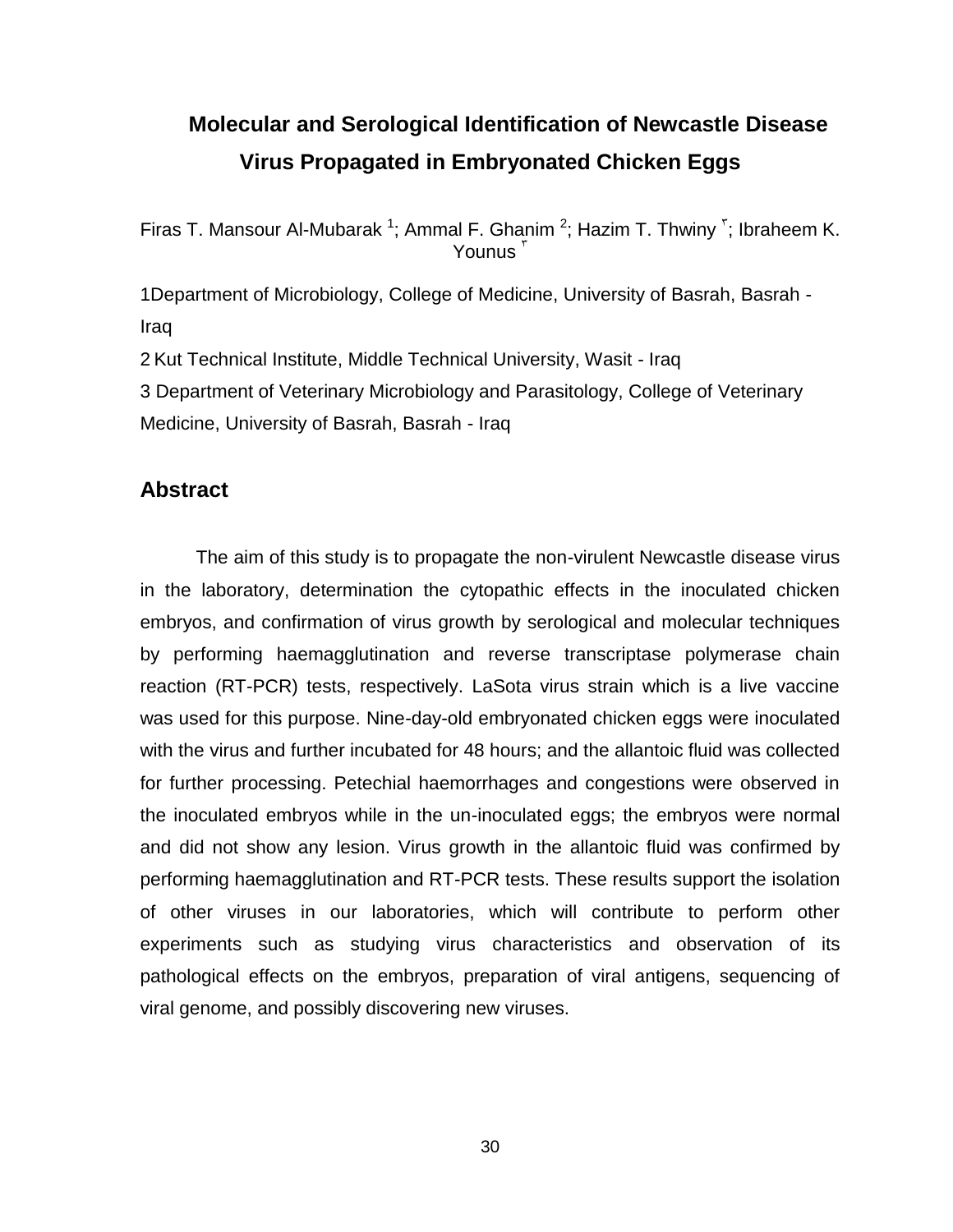# <span id="page-30-0"></span>**26. Antibacterial activity of** *Laurus nobilus* **extract against**  *Pseudomonas aeruginosa* **isolated from wounds in sheep after false wool shearin**

Nawres N. Jaber, $^1$  Nada S. Hadi $^1$  and Moaed H. Sayhood $^2$ 

1 Department of Veterinary Microbiology and Parasitology, College of Veterinary Medicine, University of Basrah

2 Department of Veterinary Public Health, College of Veterinary Medicine, University of Basrah

#### **Abstract**

 Although sheep shearing is considered an important and a widely used process to cut off the sheep's wool, false wool shearing can cause serious problems by giving a chance to grow bacteria. This study is aims to identify Pseudomonas aeruginosa isolated from the inflamed wounds after false wool shearing process and to evaluate the antibacterial activity of Laurus nobilus extract against this bacteria. The results of bacterial growth showed that P. aeruginosa produced characteristic colonies on nutrient agar with pigment pyocin and β- hemolysis on blood agar and grew on MacConkey agar but did not ferment lactose sugar. In addition, the isolates were positive for biofilm formation using polystyrene 96 well plate. Among 6 antibiotic agents, the highest resistance was found with novobiocin, chloramphenicol and tetracycline, respectively. Laurus nobilis extract had an antimicrobial activity against P. aeruginosa. The results of this study revealed that hot and cold alcoholic extracts of Laurus nobilis with MICs 6.5 mg/ml, 12.5 mg/ml and 50mg/ml, respectively, were more effective than hot water extract.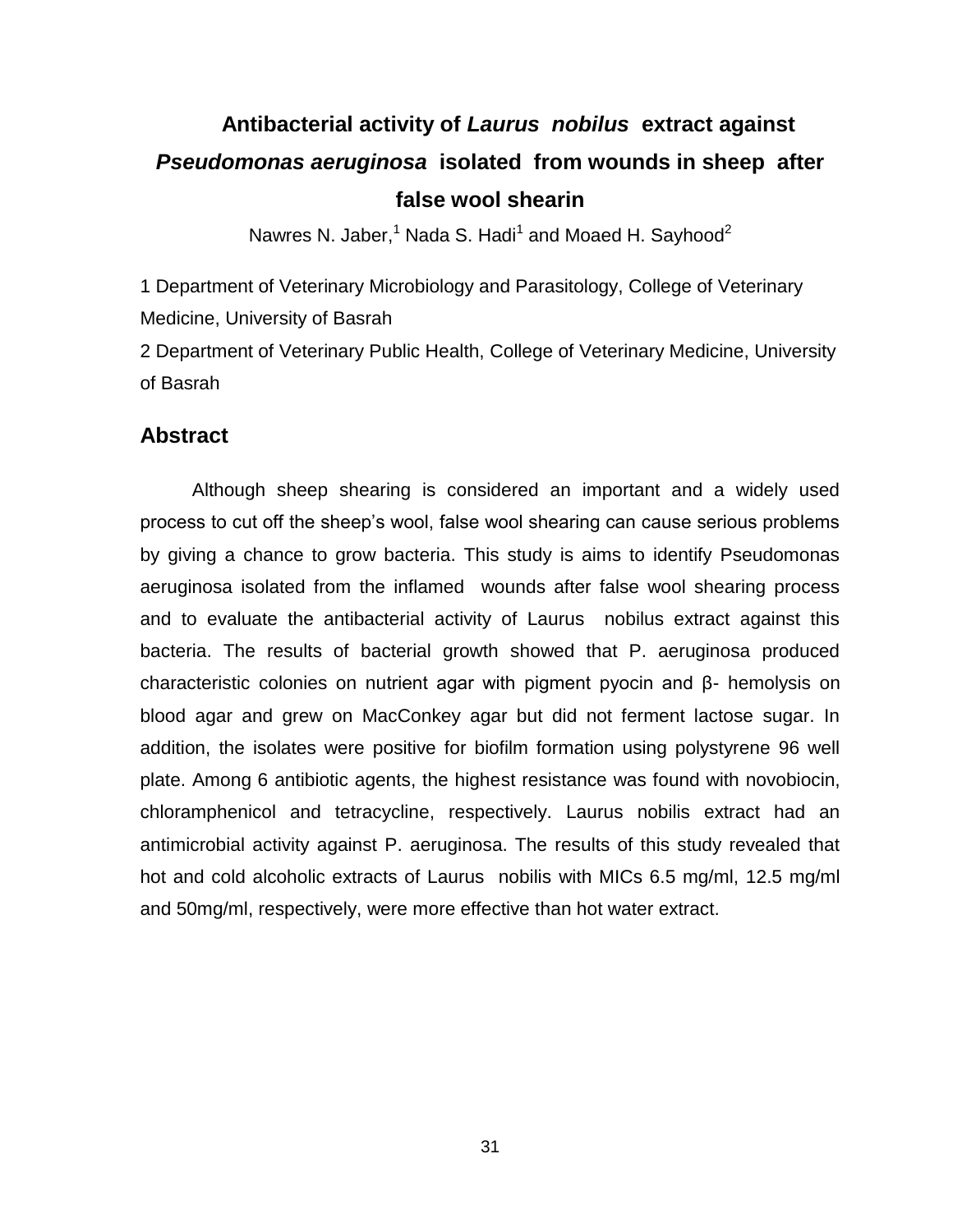# <span id="page-31-0"></span>**27. Molecular detection of** *Toxoplasma gondii* **in chicken lice (***Menacanthus stramineus***)**

Sura E. Ahmed, Nadia K. Thamar and Rasha M. Othman

Department of Veterinary Microbiology and Parasitology, College of Veterinary Medicine, University of Basrah, Basrah, Iraq.

#### **Abstract**

 The current study was carried out to demonstrate the ability of chicken lice *Menacanthus stramineus* to transmit *Toxoplasma gondii* by using PCR technique. The blood was collected from the jugular vein of 85 chickens infested with ectoparasites to investigate the existence of *Toxoplasma gondii* by latex agglutination test. The results showed that 42 (49.41%) of chicken were infected with lice, lice samples of *Menacanthus stramineus* were collected from chickens infected with *T. gondii* for PCR investigation to confirm the presence of *T. gondii* in lice tissues and the results were revealed the presence of *T.gondii* B1 gene in 18 (42.85 %) samples.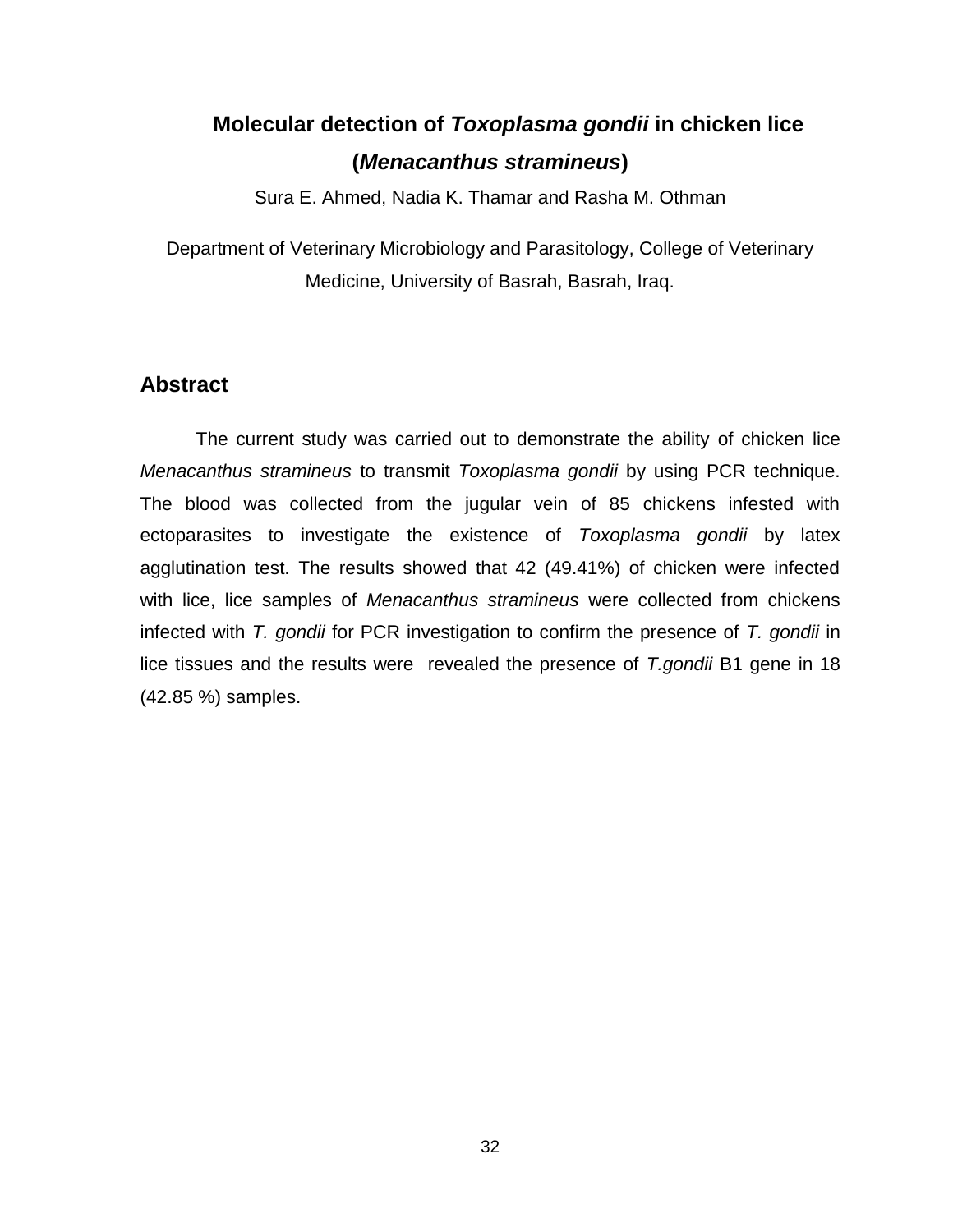# <span id="page-32-0"></span>**28. Anti-pathogenic Candida Spp Activity Determination via Lactobacillus Spp Isolation and Identifications Using Conventional and Molecular Methods**

Hawraa F. H. AL-abedi<sup>1</sup>, Azhar A. F. AL-Attraqchi<sup>2</sup> and Bassam Y. Khudaier<sup>1</sup>

1 Department of Microbiology, College of Veterinary Medicine, University of Basrah

2 Department of Medical Microbiology, College of Medicine, Al-Nahrain University.

#### **Abstract**:

 Two Hundred and fifty samples of cow's milk from different parts of the province of Basrah were collected from clinical and subclinical mastitis reported using the California mastitis test between March 2018 and September 2019 and examined using conventional PCR assay, Candida species was identified in 116/250 (46.4%). Based on conventional method and ID - Yst card system Vitek 2, Candida albicans was the predominant 60/116 (51.7%), followed by Candida parapsilosis 15/116 (12.9%). Concerning the results of PCR amplification of 18S rRNA gene for identification of C. albicans and C. parapsilosis, this gene was present in 60 samples in C. albicans, and in 15 of C. parapsilosis. Lactobacillus are an industrially important group of probiotic organisms that play an important function in human health through inhibiting dangerous and pathogenic bacteria growth, boosting immune function, and increasing resistance to infection. Ten out of 250(4%) Lactobacillus isolates were obtained from apparently healthy cow milk samples. Lactobacillus isolates were identified according to phenotypic characterization and molecular technique using PCR (16S rRNA) and sequencing, it was seen that L. acidophilus formed 5 isolates (50%), L.amylovorus was three (30%), while L.crisaptus formed only two (20%) only. The results of this study revealed that the BLAST analysis at the NCBI gene bank gave 99.39% homology with L. acidophilus, 99.19% homology with L.crispatus and 97.59% with L. amylovorus. In vitro antimycotic activity of probiotic bacteria (Lactobacillus) against C. albicans and C. parapsilosis using agar well diffusion methods was adapted. The cell-free neutralized supernatant (CFS) of Lactobacilli (105,106,107) were inhibited the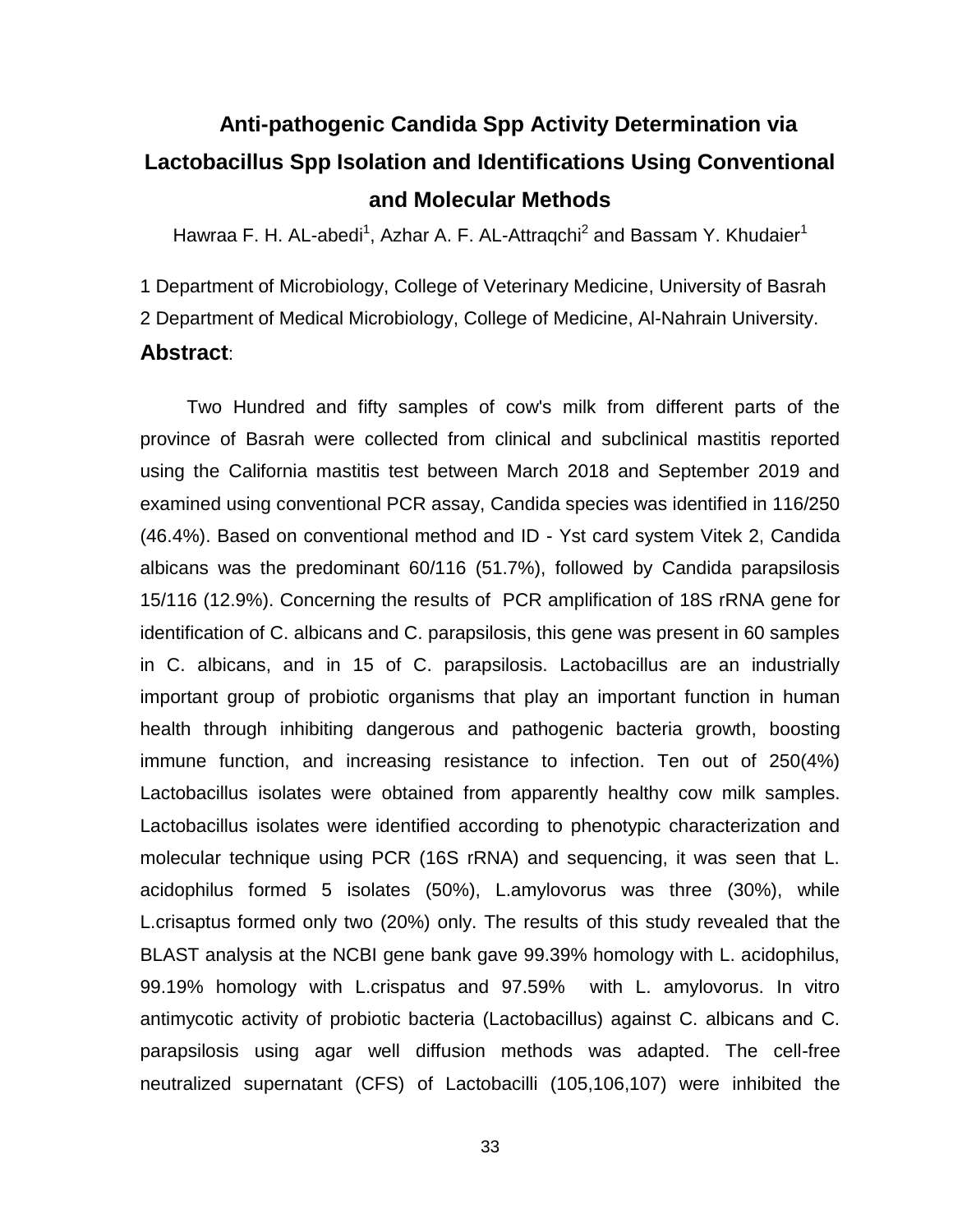growth of pathogenic C.albicans and C. parapsilosis. It was also noticed that, L. acidophilus showed the strongest antifungal activities against pathogenic C. albicans and C.parapsilosis with different degrees of inhibition zones in comparsion with each of L.crispatus and L. amylovorus, meanwhile, L. amylovorus revealed strongest antifungal activity against pathogenic C.parapsilosis.

#### <span id="page-33-0"></span>**29. Diagnostic Study of Hemoplasmosis in Cats in Basrah City-Iraq**

Sajjad Laftah Jabbar and Mohammed A.Y. Al. Amery

Department of Internal and preventive Medicine, College of Veterinary Medicine, University of Basrah, Iraq

#### **Abstract**

The cats might severely affected and became carrier for *Hemoplasma* spp., so the current study were aimed to investigate hemoplasmosis in cate in Basrah city, Iraq.

This work was conducted via examine (20) cats of local cat breeds in Basrah city, using their blood samples for stained smear and blood parameters.

The Giemsa stained blood smears revealed seven (35%) cats infected with Hemoplasmosis. However, thirteen (65%) was found negative. Diseased cats show pale and or/icteric mucous membranes, dehydration, emaciation, loos of appetite, and weakness. Moreover, a significant increase of body temperature, respiratory and heart rate was indicated. Results was also show a significant decrease of RBC, HB and PCV of diseased cats which reflected Normocytic Normochromic type of anemia. Hemoplasma spp. of infected cats appears round or rod shape singular or chained located on the cell membranes of the infected erythrocytes.

It was concluded that feline mycoplasmosis lead to deleterious effects which might terminated with death of affected cats.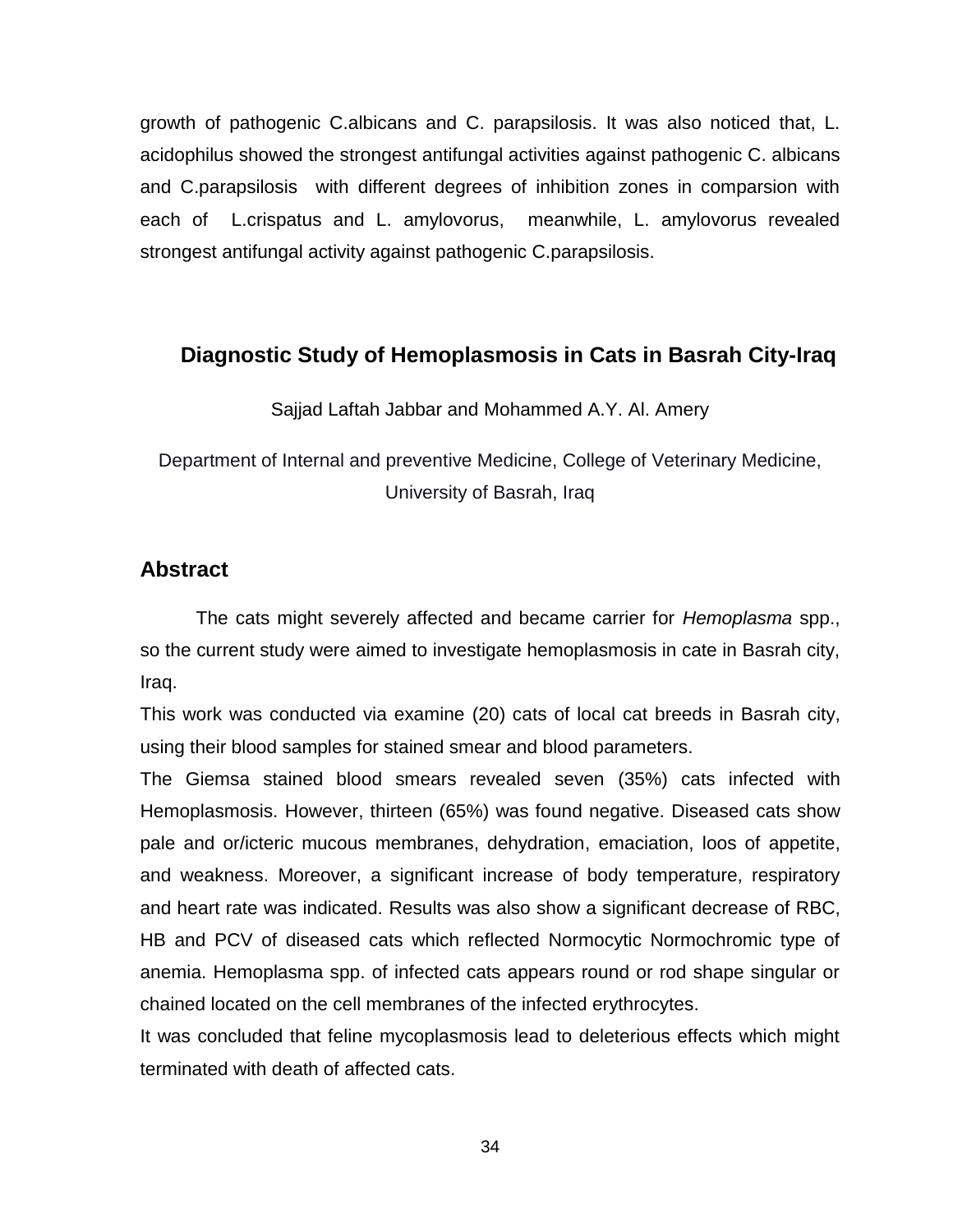### <span id="page-34-0"></span>**30. The Sources of Zoonotic Bacterial Diseases For Animals Farms, Its Products and Farmers Health**

Sherifa Mostafa M. Sabra<sup>1</sup> and Somia Eltahir Ali Ahmad<sup>2</sup>

1 (Serology Unit and Bacterial Strains Bank, [AHRI], [ARC], Giza, Egypt)

2 Technology and Science Dept., Ranyah University College, Taif University, KSA

#### **Abstract**

The aim of this research paper were to monitor the presence of source zoonotic bacterial diseases in the physical tools that used in animal farms. That had a role in the store and the transmission of zoonotic bacterial diseases to farmers and affected their health and the transfer to different farm products. As well, which caused loss of the product and diseases to consumers that may affect farmers' health and animal health. That was used principled method for bacterial isolation and identification. It was found bacteria 41%; it may cause damage to products from food poisoning to zoonotic bacterial diseases to consumers. It was found the Gramnegative 69% and Gram-positive 31%, which were the most resistant bacteria to antibiotics and causes zoonotic bacterial diseases. It was found *Staphylococcous Spp.* 39% and *Streptococcus Spp*. 13%. *Escherichia coli* were 49%; *(Pseudomonas aeruginosa, Klebseilla pneumonia,* and *Campylobacter Spp.*) were (17, 12 and 11%). *(Actinobacter Spp*. and *Proteus Spp.*), were (6 and 3%), *Salmonella Spp.* was 1%. It indicated the existence of PTs as stores for that may be a source of zoonotic bacterial diseases and may easily transmitted to humans or animal products, causing health and economic damage. It was concluded that the zoonotic bacterial diseases could be transmitted from physical tools as sources that were used in the farm and caused health damage and economic effects. That recommended preferring quality physical tools to minimize the health and economic damage to decrease zoonotic bacterial diseases to be not affected animal or human health.